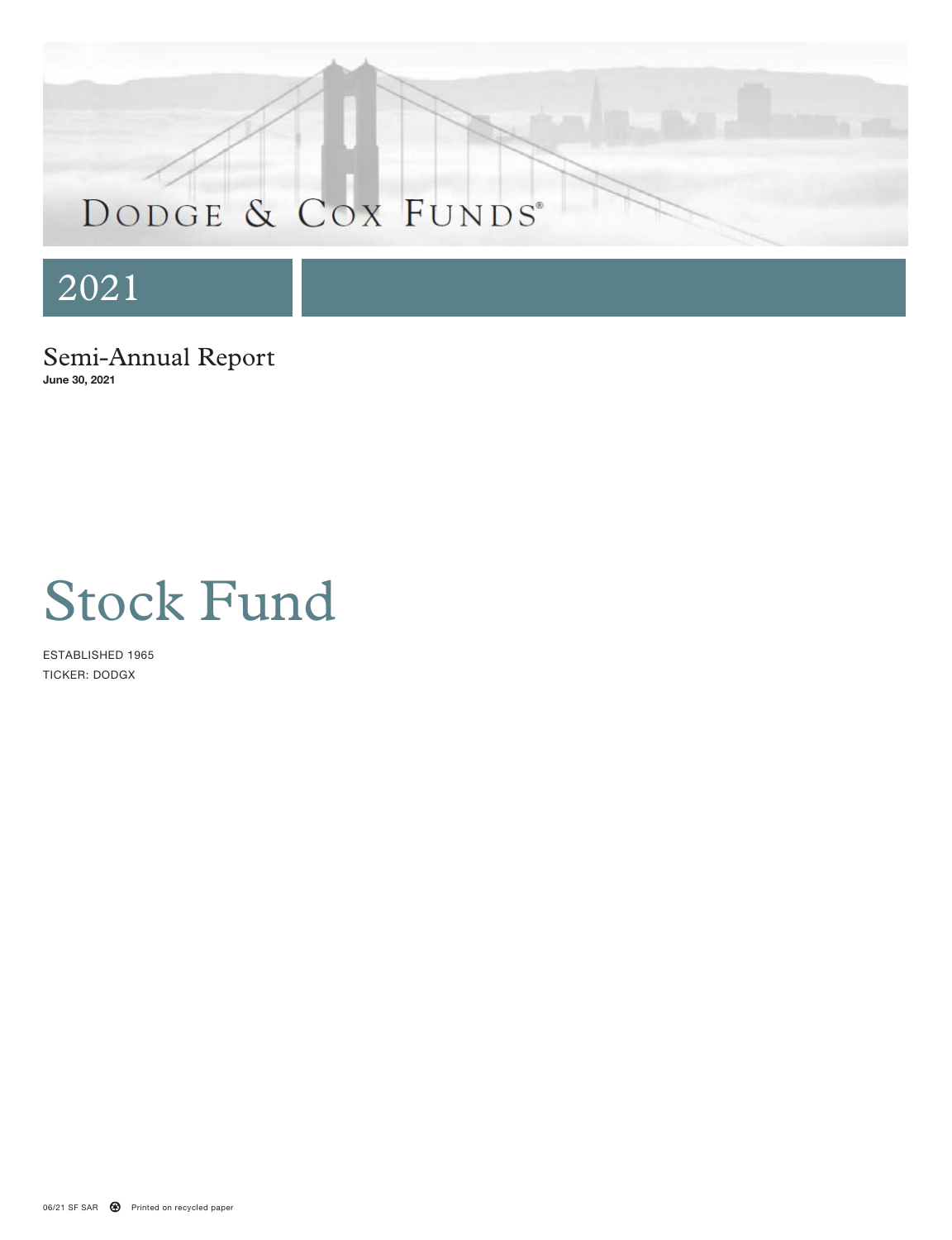## To Our Shareholders

The Dodge & Cox Stock Fund had a total return of 26.1% for the six months ended June 30, 2021, compared to a return of 15.3% for the S&P 500 Index and 17.1% for the Russell 1000 Value Index (R1000V).

#### **Market Commentary**

The U.S. equity market continued to appreciate during the first half of 2021, extending the gains that began in March 2020 (when the World Health Organization declared COVID-19 a pandemic) and reaching an all-time high in June of this year. The successful rollout of COVID-19 vaccines, unprecedented fiscal and monetary stimulus, healthy consumer balance sheets, and tightening labor markets created optimism about U.S. economic growth and helped propel stock market returns. Cyclical sectors of the market that lagged in early 2020 (e.g., Energy, Financials, Industrials) have recently outperformed significantly. Since the end of 2020, interest rates and commodity prices have risen, boosting the Financials and Energy sectors. Stock prices now reflect the market's expectations for a sustained, strong economic recovery. Since Pfizer and BioNTech's November 2020 announcement that they had successfully developed a COVID-19 vaccine, the Fund has outperformed the S&P 500 by a substantial 22 percentage points, the R1000V by 15 percentage points, and the Russell 1000 Growth Index by 26 percentage points.<sup>a</sup>

While value stocks have outperformed growth stocks by 12 percentage points since November, they continue to trade at a large discount to growth stocks.<sup>b</sup> The Russell 1000 Growth trades at a lofty 31.5 times forward earnings compared to 17.9 times for the Russell 1000 Value, a historically wide valuation disparity. $\degree$  Many growth stocks are high-valuation technology companies with extreme valuations that reflect high expectations. We believe a number of these companies face significant challenges, including mounting competitive, technological, and regulatory threats. In addition, their valuations have benefited from lower interest rates and their perceived durability amid COVID-19, both of which could change going forward.

#### **Investment Strategy**

The Fund's composition is very different from the overall market, and its portfolio trades at a meaningful discount to both the broad-based market and value universe: 13.9 times forward earnings compared to 22.3 times for the S&P 500 and 17.9 times for the R1000V. Stocks that benefit from rising interest rates are currently trading at particularly low relative valuations, and this is an area of emphasis for the Fund. Even if interest rates do not rise, the Fund still stands to benefit from valuation spreads returning to more historically normal levels.

The Fund also remains highly geared to an economic recovery, and we believe this recovery could be very different from previous ones. The U.S. government has provided extraordinary fiscal stimulus for the economy—more than was put forward in the New Deal, Marshall Plan, and global financial crisis combined as a percentage of gross domestic product (GDP). Moreover, in contrast to the 2008-09 global financial crisis, the U.S. banking system is profitable and well capitalized, consumers are ready to spend, and both home prices and job openings are at record levels. Usually it takes years for job openings to return to historic levels after a recession. Combining all of

these factors, we believe the U.S. economy is primed to grow. While concerns about COVID-19 variants could influence the trajectory of the recovery, we believe this is a manageable risk over our three- to five-year investment horizon.

Our disciplined, value-oriented approach—grounded in our extensive research, long-term investment horizon, and organizational independence—has led us to invest in out-of-favor companies with strong fundamentals during periods of uncertainty. During the first nine months of 2020, we shifted over 10% of the portfolio into more depressed cyclical sectors, including Energy, Financials, and Information Technology Hardware. We largely funded those additions with trims from more defensive sectors, including Media, Pharmaceuticals, and Biotechnology.

Since November, however, we've taken largely reciprocal actions. We have trimmed more cyclical stocks as relative tradeoffs and value have recovered, and we have added to more defensive sectors based on company-specific opportunities. As the Fund's holdings in the Energy and Financials sectors outperformed, we sold JPMorgan Chase and trimmed APA, Baker Hughes, Bank of America, Capital One Financial, Halliburton, and Truist Financial based on their increased valuations.<sup>d</sup> Despite these trims, the Fund remains overweight Financials (25.7% compared to 11.3% of the S&P 500 and 20.8% of the R1000V). Many financial services companies have low relative valuations that stand to benefit from accelerating economic growth and higher interest rates. Meanwhile, the Fund's Energy holdings (8.4% compared to 2.9% of the S&P 500 and 5.1% of the R1000V) trade at attractive valuations, have generated high free cash flow relative to the market, are focused on returning capital to shareholders, and should benefit from recovering demand for oil as economies reopen.

We recently added significantly to the Fund's holdings in Health Care based on low relative valuations, attractive business models, and several company-specific opportunities. In the first half of 2021, our largest increases included Sanofi and Incyte within the Pharmaceuticals and Biotechnology industries, respectively.

#### Sanofi

Based in France, Sanofi is a global pharmaceuticals company with leading positions in rare diseases, vaccines, over-the-counter consumer health products, and emerging markets. Over the past decade, the company was beset by a variety of operational issues and low research and development (R&D) productivity, which led Sanofi's Board of Directors to change its CEO in 2015 and again in 2019.

The current management team—including CEO Paul Hudson who joined from European competitor Novartis and CFO Jean-Baptiste Chasseloup de Chatillon from the auto industry—has made significant changes. The company has shifted R&D funding away from the highly competitive primary care drug market and towards the more lucrative specialty pharma market. Sanofi also launched an aggressive cost-cutting program to raise profit margins closer to peer levels. Recent results are encouraging, with the company achieving 7% earnings per share (EPS) growth in both 2019 and 2020.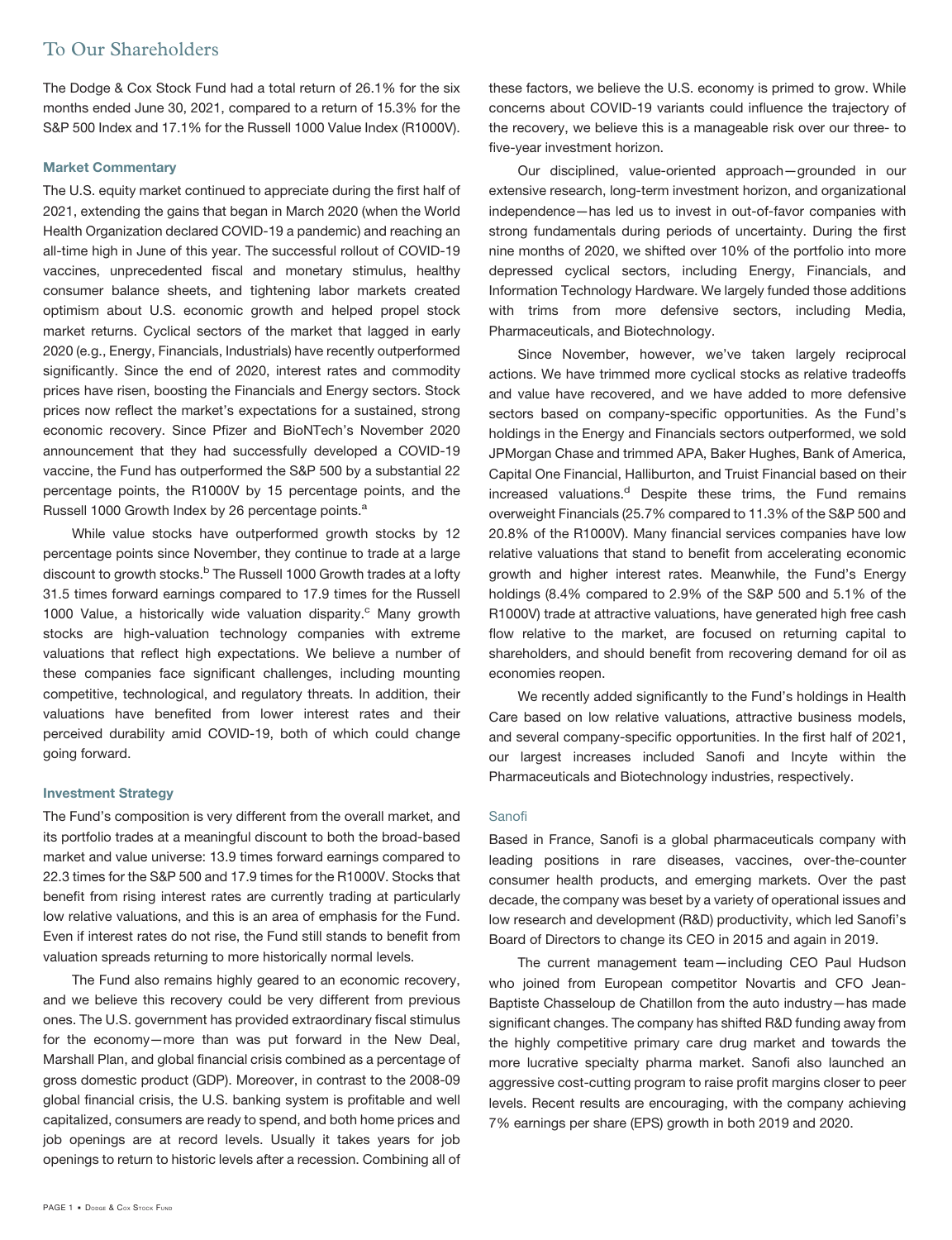Going forward, this pace of earnings growth could continue or even accelerate due to a potent combination of rising revenue and cost cutting. Over the next few years, we believe Dupixent—a blockbuster anti-inflammatory drug with multiple use cases—can also drive substantial growth. Longer term, we are encouraged by an expanding late-stage drug development pipeline with a number of compounds showing signs of initial clinical success. These positive changes do not yet seem to be appreciated by many investors, as evidenced by the company's below average valuation of 13.4 times forward earnings. On June 30, Sanofi was a 2.8% position in the Fund.

#### Incyte

Incyte is a U.S.-based biopharmaceutical company that discovers, develops, and commercializes proprietary therapeutics, largely focused on oncology. Since the Fund invested in the company over two years ago, Incyte has improved its R&D pipeline and launched three new products, which could collectively generate \$1 billion in sales annually. We believe Incyte offers an attractive investment opportunity. The company's reasonable valuation is supported by its main drug, Jakafi, which represents 83% of total revenues. And management continues to reinvest profits from the legacy product portfolio into the R&D pipeline. The team seeks to extend the Jakafi franchise beyond its patent expiry in 2027, and discover the next big drug to transform the company. Finally, Incyte could be an attractive acquisition candidate, given its growth prospects over the next decade, strong Jakafi franchise, and productive R&D organization. In addition, the company's strong corporate governance and representation of long-term investors on the board align its interests with those of other long-term shareholders like the Fund. On June 30, Incyte was a 0.8% position in the Fund.

#### **In Closing**

We believe the current wide valuation disparities between value and growth stocks could close significantly in coming years. More rapid economic growth and higher interest rates could propel value stocks to continue to outperform. Meanwhile, growth stocks may not benefit as much as value stocks from reopening economies, and they are more vulnerable to rising rates. While we are encouraged by recent performance results, we are aware that market cycles can be quite long. Value has been out of favor for over a decade and could take some time to recover, supported by still-wide valuation spreads. While the exact timing is unclear, we expect interest rates to be higher in the coming years, and the Fund is positioned to potentially benefit, largely through its holdings in Financials. We believe patience, persistence, and a long-term investment horizon are essential to investment success. We encourage our shareholders to take a similar view. We have strong conviction in the Fund's value-oriented portfolio, which is comprised mostly of companies with strong businesses that we believe would benefit from sustained economic growth. We remain optimistic about the outlook for the Fund and confident in our active investment approach. Since changes in valuations and share prices can happen swiftly and without warning, we encourage our shareholders to take a long-term view.

Thank you for your continued confidence in our firm. As always, we welcome your comments and questions.

For the Board of Trustees,

Charles F. Pohl, Chairman

July 30, 2021

Dana M. Emery, President

- (a) The Dodge & Cox Stock Fund had a total return of 45.3% from November 9, 2020 to June 30, 2021 compared to 23.7% for the S&P 500 Index, 30.7% for the Russell 1000 Value Index, and 19.1% for the Russell 1000 Growth Index.
- (b) Generally, stocks that have lower valuations are considered "value" stocks, while those with higher valuations are considered "growth" stocks.
- (c) Unless otherwise specified, all weightings and characteristics are as of June 30, 2021.
- $<sup>(d)</sup>$  The use of specific examples does not imply that they are more or less attractive</sup> investments than the portfolio's other holdings.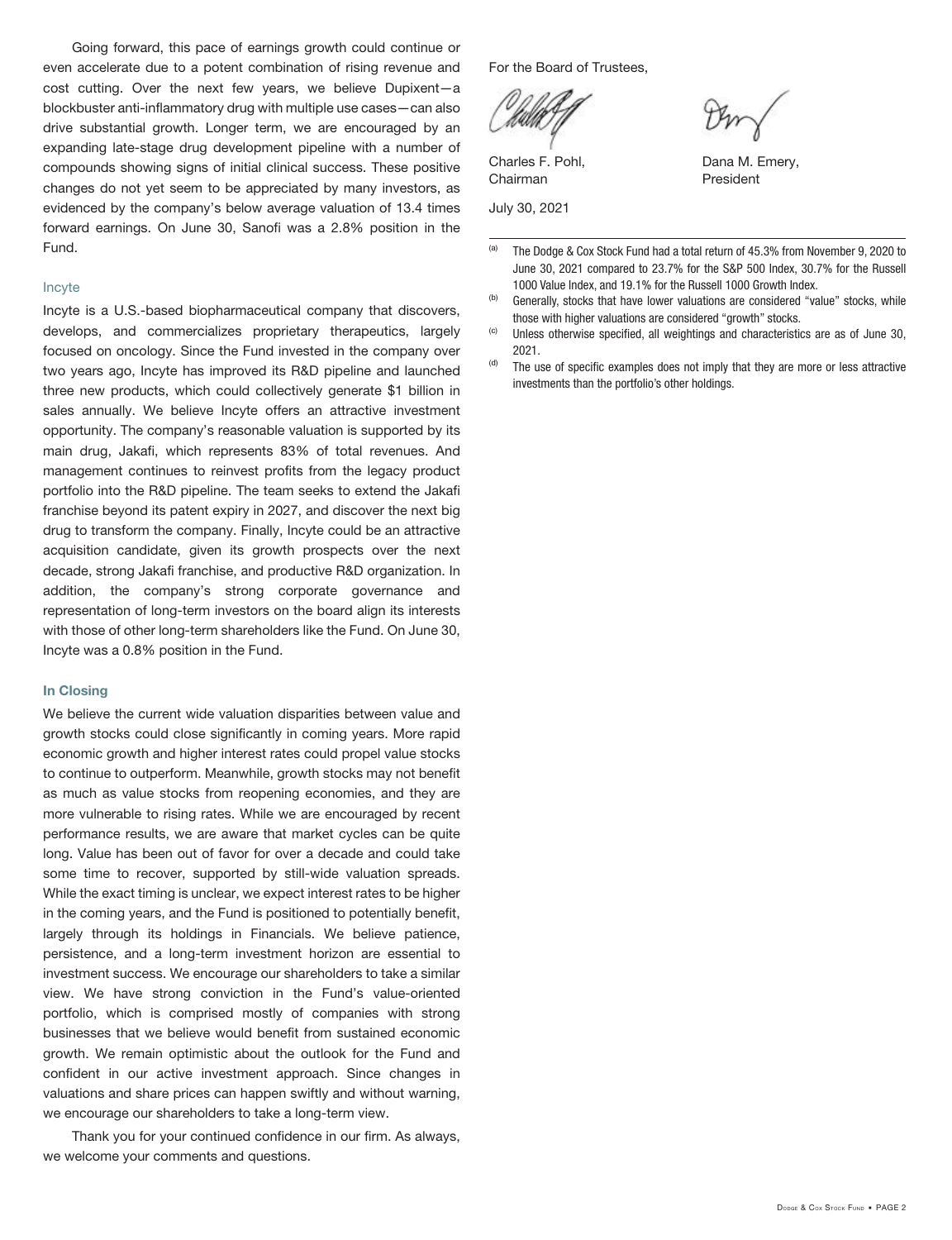## Year-to-Date Performance Review

The Fund outperformed the S&P 500 by 10.8 percentage points year to date.

#### **Key Contributors to Relative Results**

- The Fund's average overweight position and holdings in Financials (up 38% versus up 26% for the S&P 500 sector) added significantly to results. Capital One Financial, Wells Fargo, Charles Schwab, and Goldman Sachs were top contributors.
- **A** higher average weighting and strong returns from holdings in Energy (up 50% versus up 46% for the S&P 500 sector) contributed. Occidental Petroleum was a standout performer.
- **Stock selection in the Information Technology sector was** positive (holdings up 18% versus up 14% for the S&P 500 sector). Dell Technologies and HP Inc. were strong.

#### **Key Detractors from Relative Results**

- **The Fund's average overweight position in Health Care hurt** results. Novartis and BioMarin lagged.
- Other key detractors included Cognizant Technology Solutions, Fiserv, Microsoft, and Charter Communications.

The Fund outperformed the Russell 1000 Value by 9.0 percentage points year to date.

#### **Key Contributors to Relative Results**

- Relative returns in the Financials sector (up 38% versus up 27% for the R1000V sector), combined with a higher average weighting, had a positive impact. Capital One Financial, Wells Fargo, Charles Schwab, and Goldman Sachs were notable contributors.
- Returns from holdings in Communication Services (up 24% versus up 10% for the R1000V sector) helped results, especially Alphabet.
- **The Fund's average overweight position and holdings in** Energy (up 50% versus up 46% for the R1000V sector) contributed, notably Occidental Petroleum.

#### **Key Detractors from Relative Results**

- No sector meaningfully detracted from relative returns. Individual holdings that detracted included Cognizant Technology Solutions, Novartis, Booking Holdings, Fiserv, Charter Communications, and Comcast.

## Key Characteristics of Dodge & Cox

#### **Independent Organization**

Dodge & Cox is one of the largest privately owned investment managers in the world.We remain committed to independence, with a goal of providing the highest quality investment management service to our existing clients.

#### **Over 90 Years of Investment Experience**

Dodge & Cox was founded in 1930. We have a stable and well- qualified team of investment professionals, most of whom have spent their entire careers at Dodge & Cox.

#### **Experienced Investment Team**

The U.S. Equity Investment Committee, which is the decision- making body for the Stock Fund, is an nine-member committee with an average tenure at Dodge & Cox of 23 years.

#### **One Business with a Single Research Office**

Dodge & Cox manages equity (domestic, international, and global), fixed income (domestic and global), and balanced investments, operating from one office in San Francisco.

#### **Consistent Investment Approach**

Our team decision-making process involves thorough, bottom- up fundamental analysis of each investment.

#### **Long-Term Focus and Low Expenses**

We invest with a three- to five-year investment horizon, which has historically resulted in low turnover relative to our peers. We manage Funds that maintain low expense ratios.

**Risks: The Fund is subject tomarket risk,meaning holdings in the Fund may decline in value for extended periods due to the financial prospects of individual companies, or due to general market and economic conditions. Please read the prospectus and summary prospectus for specific details regarding the Fund's risk profile.**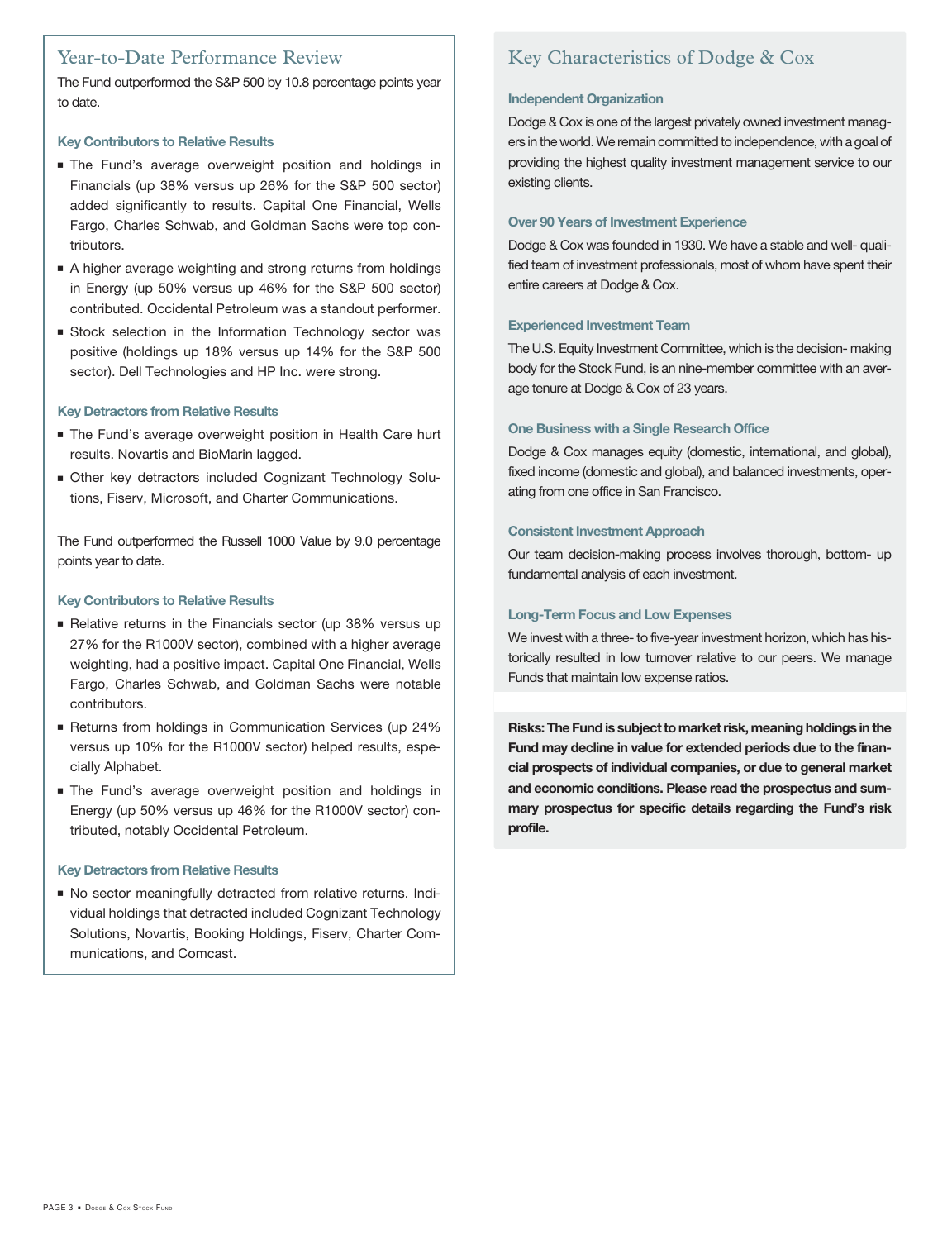### Growth of \$10,000 Over 10Years

For An Investment Made On June 30, 2011



#### **Average Annual Total Return**

For Periods Ended June 30, 2021

|                          | 1 Year | 5 Years 10 Years |        | 20 Years |
|--------------------------|--------|------------------|--------|----------|
| Dodge & Cox Stock Fund   | 58.92% | 17.43%           | 13.88% | 9.46%    |
| S&P 500 Index            | 40.79  | 17.65            | 14.84  | 8.61     |
| Russell 1000 Value Index | 43.68  | 11.87            | 11.61  | 7.73     |

**Returns represent past performance and do not guarantee future results. Investment return and share price will fluctuate with market conditions, and investors may have a gain or loss when shares are sold. Fund performance changes over time and currently may be significantly lower than stated. Performance is updated and published monthly. Visit the Fund's website at dodgeandcox.com or call 800-621-3979 for current performance figures.**

The Fund's total returns include the reinvestment of dividend and capital gain distributions, but have not been adjusted for any income taxes payable by shareholders on these distributions or on Fund share redemptions. Index returns include dividends but, unlike Fund returns, do not reflect fees or expenses. The Fund's primary benchmark is the S&P 500 Index, which consists of large cap equity securities and is generally considered representative of the U.S. stock market as a whole. The Fund's secondary benchmark is the Russell 1000 Value Index, which measures the performance of the large capitalization value segment of the U.S. equity universe.

S&P 500<sup>®</sup> is a trademark of S&P Global Inc. Russell 1000<sup>®</sup> is a trademark of the London Stock Exchange Group plc.

## Fund Expense Example

As a Fund shareholder, you incur ongoing Fund costs, including management fees and other Fund expenses. All mutual funds have ongoing costs, sometimes referred to as operating expenses. The following example shows ongoing costs of investing in the Fund and can help you understand these costs and compare them with those of other mutual funds. The example assumes a \$1,000 investment held for the six months indicated.

#### Actual Expenses

The first line of the table below provides information about actual account values and expenses based on the Fund's actual returns. You may use the information in this line, together with your account balance, to estimate the expenses that you paid over the period. Simply divide your account value by \$1,000 (for example, an \$8,600 account value divided by \$1,000 = 8.6), then multiply the result by the number in the first line under the heading "Expenses Paid During Period" to estimate the expenses you paid on your account during this period.

#### Hypothetical Example for Comparison with Other Mutual Funds

Information on the second line of the table can help you compare ongoing costs of investing in the Fund with those of other mutual funds. This information may not be used to estimate the actual ending account balance or expenses you paid during the period. The hypothetical "Ending Account Value" is based on the actual expense ratio of the Fund and an assumed 5% annual rate of return before expenses (not the Fund's actual return). The amount under the heading "Expenses Paid During Period" shows the hypothetical expenses your account would have incurred under this scenario. You can compare this figure with the 5% hypothetical examples that appear in shareholder reports of other mutual funds.

| <b>Six Months Ended</b><br>June 30, 2021 | <b>Beginning Account Value</b><br>1/1/2021 | <b>Ending Account Value</b><br>6/30/2021 | <b>Expenses Paid</b><br><b>During Period*</b> |
|------------------------------------------|--------------------------------------------|------------------------------------------|-----------------------------------------------|
| Based on Actual Fund Return              | \$1,000,00                                 | \$1,260,60                               | \$2.91                                        |
| Based on Hypothetical 5% Yearly Return   | 1.000.00                                   | .022.22                                  | 2.61                                          |

Expenses are equal to the Fund's annualized expense ratio of 0.52%, multiplied by the average account value over the period, multiplied by 181/365 (to reflect the one-half year period).

The expenses shown in the table highlight ongoing costs only and do not reflect any transactional fees or account maintenance fees. Though other mutual funds may charge such fees, please note that the Fund does not charge transaction fees (e.g., redemption fees, sales loads) or universal account maintenance fees (e.g., small account fees).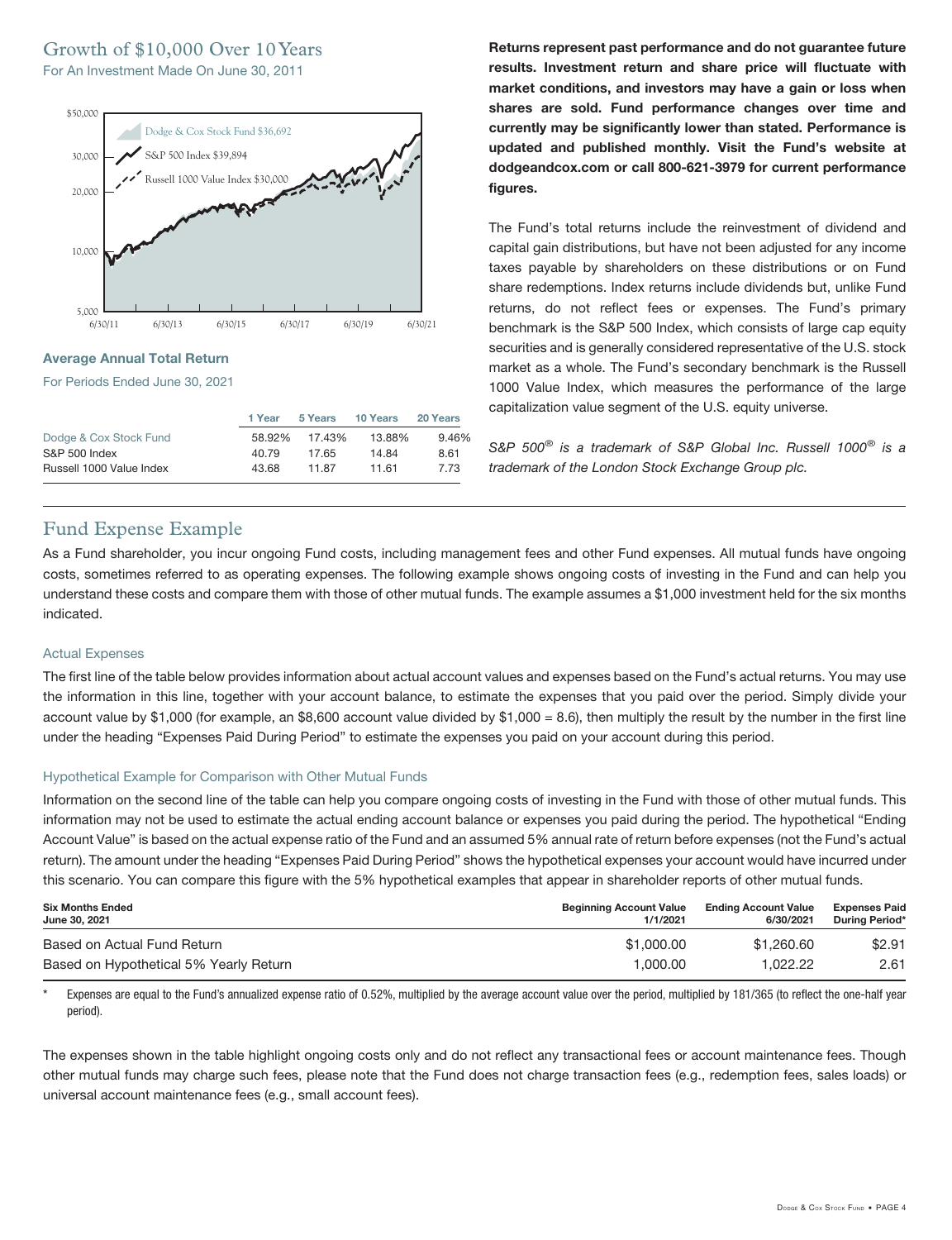## Portfolio Information (unaudited) June 30, 2021

| Sector Diversification (%)    | % of Net Assets |
|-------------------------------|-----------------|
| Financials                    | 25.7            |
| <b>Health Care</b>            | 18.2            |
| Information Technology        | 18.0            |
| <b>Communication Services</b> | 14.3            |
| Industrials                   | 8.6             |
| Energy                        | 8.4             |
| Consumer Discretionary        | 3.1             |
| <b>Consumer Staples</b>       | 1.1             |
| Materials                     | 0.9             |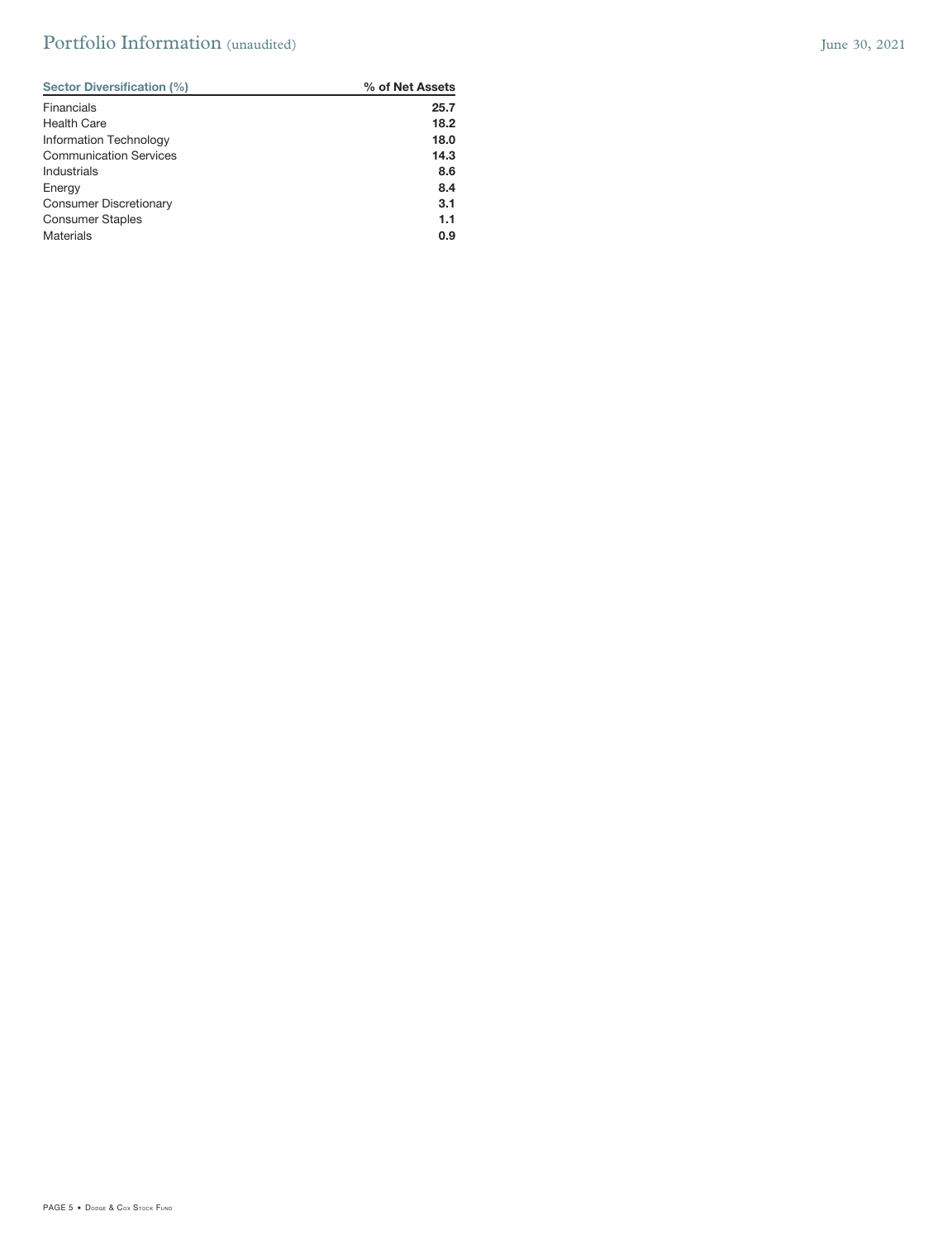## Portfolio of Investments (unaudited) June 30, 2021

#### **Common Stocks: 98.3%**

|                                                 | <b>Shares</b> | Value             |
|-------------------------------------------------|---------------|-------------------|
| <b>Communication Services: 14.3%</b>            |               |                   |
| Media & Entertainment: 13.2%                    |               |                   |
| Alphabet, Inc., Class A(a)                      | 63,300        | 154,565,307<br>\$ |
| Alphabet, Inc., Class C(a)                      | 1,269,253     | 3,181,154,179     |
| Charter Communications, Inc.,                   |               |                   |
|                                                 |               |                   |
| Class $A^{(a)}$                                 | 3,181,986     | 2,295,643,800     |
| Comcast Corp., Class A                          | 47,052,494    | 2,682,933,208     |
| DISH Network Corp., Class A(a)                  | 22,521,137    | 941,383,526       |
| Facebook, Inc., Class A(a)                      | 2,452,500     | 852,758,775       |
| Fox Corp., Class A                              | 30,447,575    | 1,130,518,460     |
| Fox Corp., Class B                              | 8,640,633     | 304,150,282       |
| News Corp., Class A                             | 8,349,890     | 215,176,665       |
|                                                 |               | 11,758,284,202    |
|                                                 |               |                   |
| Telecommunication Services: 1.1%                |               |                   |
| T-Mobile U.S., Inc. <sup>(a)</sup>              | 6,575,537     | 952,335,023       |
|                                                 |               |                   |
|                                                 |               | 12,710,619,225    |
| <b>Consumer Discretionary: 3.1%</b>             |               |                   |
| Automobiles & Components: 0.9%                  |               |                   |
| Honda Motor Co., Ltd. ADR (Japan)               | 26,820,200    | 863,074,036       |
|                                                 |               |                   |
| Retailing: 2.2%                                 |               |                   |
| Booking Holdings, Inc. <sup>(a)</sup>           | 437,280       | 956,807,995       |
| Qurate Retail, Inc., Series A <sup>(a)(b)</sup> | 33,190,514    | 434,463,828       |
| The Gap, Inc.                                   | 16,248,400    | 546,758,660       |
|                                                 |               |                   |
|                                                 |               | 1,938,030,483     |
|                                                 |               | 2,801,104,519     |
| <b>Consumer Staples: 1.1%</b>                   |               |                   |
| Food, Beverage & Tobacco: 1.1%                  |               |                   |
| Molson Coors Beverage Company,                  |               |                   |
| Class $B^{(a)(b)}$                              | 18,164,725    | 975,264,085       |
|                                                 |               |                   |
|                                                 |               |                   |
| Energy: $8.4\%$                                 |               |                   |
| APA Corp. <sup>(b)</sup>                        | 15,416,199    | 333,452,384       |
| Baker Hughes Co., Class A                       | 32,780,750    | 749,695,753       |
| ConocoPhillips                                  | 14,874,758    | 905,872,762       |
| Halliburton Co.                                 | 6,884,567     | 159,171,189       |
| Hess Corp.                                      | 7,934,882     | 692,873,896       |
| Occidental Petroleum Corp. <sup>(b)</sup>       | 69,804,126    | 2,182,775,020     |
| Occidental Petroleum Corp.,                     |               |                   |
| Warrant <sup>(a)(b)</sup>                       |               | 130,684,311       |
|                                                 | 9,394,990     |                   |
| Schlumberger, Ltd.                              |               |                   |
| (Curacao/United States)                         | 32,757,845    | 1,048,578,619     |
| The Williams Companies, Inc.                    | 49,538,400    | 1,315,244,520     |
|                                                 |               | 7,518,348,454     |
| Financials: 25.7%                               |               |                   |
| <b>Banks: 7.2%</b>                              |               |                   |
| Bank of America Corp.                           | 47,322,200    | 1,951,094,306     |
| Truist Financial Corp.                          | 8,928,544     | 495,534,192       |
| Wells Fargo & Co.                               |               |                   |
|                                                 | 87,371,841    | 3,957,070,679     |
|                                                 |               | 6,403,699,177     |
|                                                 |               |                   |
| Diversified Financials: 14.8%                   |               |                   |
| American Express Co.                            | 8,357,200     | 1,380,860,156     |
| Bank of New York Mellon Corp.                   | 39,156,624    | 2,005,993,847     |
| Capital One Financial Corp. <sup>(b)</sup>      | 22,020,513    | 3,406,353,156     |
| Charles Schwab Corp.                            | 47,588,400    | 3,464,911,404     |
| Goldman Sachs Group, Inc.                       | 4,748,100     | 1,802,046,393     |
| State Street Corp.                              | 14,402,700    | 1,185,054,156     |
|                                                 |               |                   |
|                                                 |               | 13,245,219,112    |
| Insurance: 3.7%                                 |               |                   |
| Aegon NV, NY Shs (Netherlands)                  | 77,217,935    | 318,910,072       |
|                                                 |               |                   |

|                                                       | <b>Shares</b>            | Value                          |
|-------------------------------------------------------|--------------------------|--------------------------------|
| Brighthouse Financial, Inc. (a)(b)                    | 6,648,863                | \$<br>302,789,221              |
| Lincoln National Corp.                                | 3,466,980                | 217,865,023                    |
| MetLife, Inc.                                         | 40,571,100               | 2,428,180,335                  |
|                                                       |                          | 3,267,744,651                  |
|                                                       |                          |                                |
| Health Care: 18.2%                                    |                          | 22,916,662,940                 |
| Health Care Equipment & Services: 4.8%                |                          |                                |
| Cigna Corp.                                           | 8,858,372                | 2,100,054,250                  |
| CVS Health Corp.                                      | 9,736,400                | 812,405,216                    |
| Medtronic PLC (Ireland/United States)                 | 3,051,000                | 378,720,630                    |
| UnitedHealth Group, Inc.                              |                          |                                |
|                                                       | 2,559,360                | 1,024,870,119                  |
|                                                       |                          | 4,316,050,215                  |
| Pharmaceuticals, Biotechnology & Life Sciences: 13.4% |                          |                                |
| Alnylam Pharmaceuticals, Inc. <sup>(a)</sup>          | 3,109,177                | 527,067,685                    |
| BioMarin Pharmaceutical, Inc. <sup>(a)</sup>          | 8,471,425                | 706,855,702                    |
| Bristol-Myers Squibb Co.                              | 18,031,739               | 1,204,880,800                  |
| Gilead Sciences, Inc.                                 | 19,463,212               | 1,340,236,778                  |
| GlaxoSmithKline PLC ADR (United                       |                          |                                |
| Kingdom)                                              | 58,741,472               | 2,339,085,415                  |
| Incyte Corp. <sup>(a)</sup>                           | 8,453,200                | 711,167,716                    |
| Novartis AG ADR (Switzerland)                         | 15,959,756               | 1,456,168,137                  |
| Roche Holding AG ADR (Switzerland)                    | 24,908,799               | 1,170,464,465                  |
| Sanofi ADR (France)                                   | 46,985,378               | 2,474,250,006                  |
|                                                       |                          | 11,930,176,704                 |
|                                                       |                          |                                |
|                                                       |                          | 16,246,226,919                 |
| Industrials: 8.6%                                     |                          |                                |
| Capital Goods: 6.1%                                   |                          |                                |
| Carrier Global Corp.                                  | 12,957,879               | 629,752,919                    |
| Johnson Controls International PLC <sup>(b)</sup>     |                          |                                |
| (Ireland/United States)                               | 34,198,717               | 2,347,057,948                  |
| Otis Worldwide Corp.                                  | 4,313,250                | 352,694,453                    |
| Raytheon Technologies Corp.                           | 24,280,600               | 2,071,377,986                  |
|                                                       |                          | 5,400,883,306                  |
| Transportation: 2.5%                                  |                          |                                |
| FedEx Corp.                                           | 7,628,862                | 2,275,918,400                  |
|                                                       |                          | 7,676,801,706                  |
| <b>Information Technology: 18.0%</b>                  |                          |                                |
| Semiconductors & Semiconductor Equipment: 1.5%        |                          |                                |
| Microchip Technology, Inc.                            | 8,969,733                | 1,343,127,820                  |
|                                                       |                          |                                |
| Software & Services: 6.3%                             |                          |                                |
| <b>Cognizant Technology Solutions</b>                 |                          |                                |
| Corp., Class A                                        |                          |                                |
| Fiserv, Inc. <sup>(a)</sup>                           | 18,502,477<br>14,027,000 | 1,281,481,557<br>1,499,346,030 |
| Micro Focus International PLC ADR <sup>(b)</sup>      |                          |                                |
| (United Kingdom)                                      |                          |                                |
|                                                       | 22,724,028               | 171,111,931                    |
| Microsoft Corp.                                       | 7,375,000                | 1,997,887,500                  |
| VMware, Inc., Class A(a)                              | 4,408,900                | 705,291,733                    |
|                                                       |                          | 5,655,118,751                  |
| Technology, Hardware & Equipment: 10.2%               |                          |                                |
| Cisco Systems, Inc.                                   | 30,037,587               | 1,591,992,111                  |
| Dell Technologies, Inc., Class C <sup>(a)</sup>       | 22,181,217               | 2,210,801,898                  |
| Hewlett Packard Enterprise Co. <sup>(b)</sup>         | 73,185,349               | 1,067,042,388                  |
| HP $Inc.(b)$                                          | 74,130,337               | 2,237,994,874                  |
| Juniper Networks, Inc. <sup>(b)</sup>                 | 29,015,165               | 793,564,763                    |
| TE Connectivity, Ltd. (Switzerland)                   | 8,733,575                | 1,180,866,676                  |
|                                                       |                          |                                |
|                                                       |                          | 9,082,262,710                  |
|                                                       |                          | 16,080,509,281                 |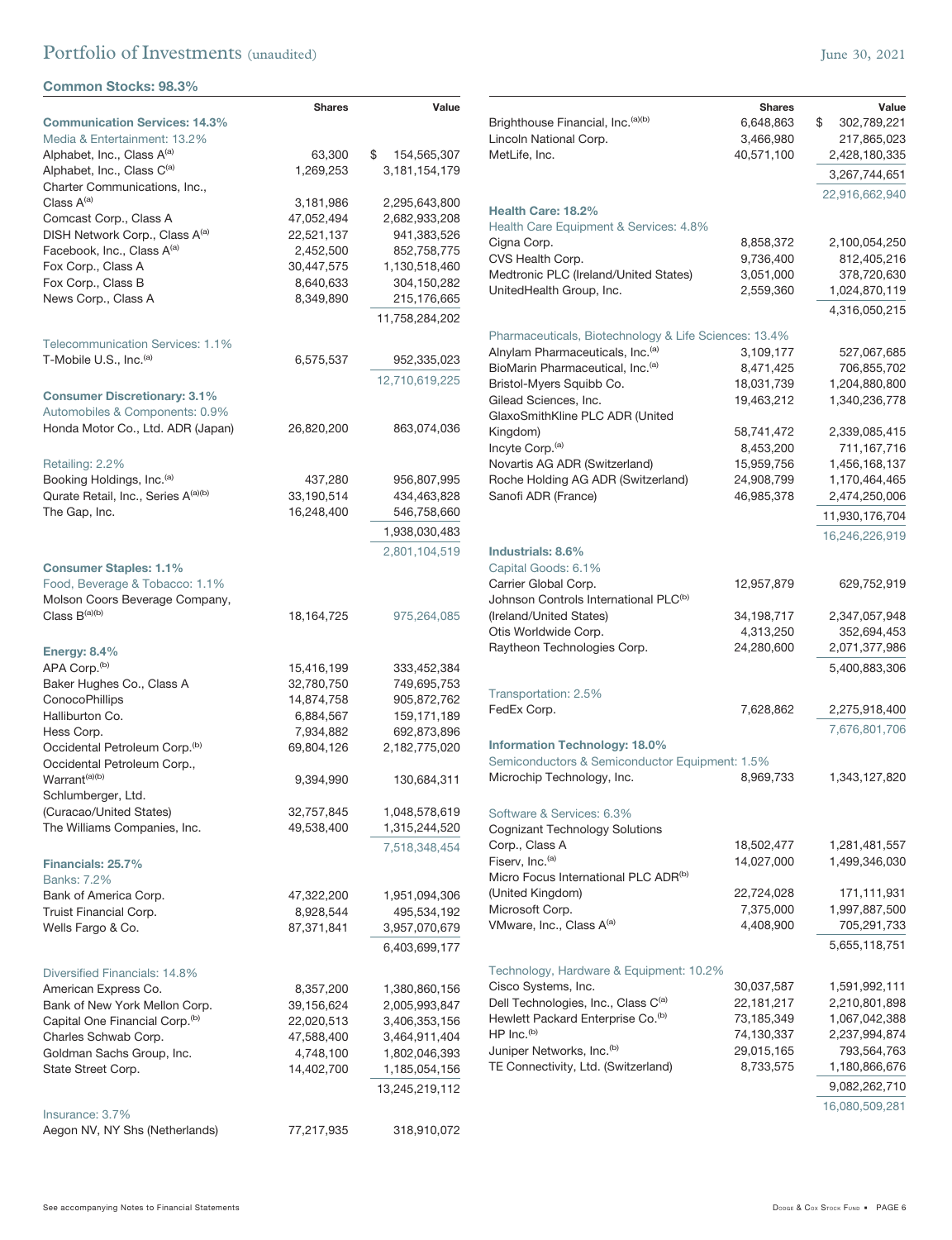## Portfolio of Investments (unaudited) June 30, 2021

#### **Common Stocks** (continued)

|                                                  | <b>Shares</b>   | Value             |
|--------------------------------------------------|-----------------|-------------------|
| Materials: 0.9%                                  |                 |                   |
| Celanese Corp.                                   | 4,495,898       | \$<br>681,578,137 |
| LyondellBasell Industries NV, Class A            |                 |                   |
| (Netherlands)                                    | 1,003,363       | 103,215,952       |
|                                                  |                 | 784,794,089       |
| <b>Total Common Stocks</b>                       |                 |                   |
| (Cost \$52,456,196,511)                          |                 | \$87,710,331,218  |
| <b>Short-Term Investments: 1.7%</b>              |                 |                   |
|                                                  | Par Value/      |                   |
|                                                  | <b>Shares</b>   | Value             |
| <b>Repurchase Agreements: 1.3%</b>               |                 |                   |
| Fixed Income Clearing Corporation <sup>(c)</sup> |                 |                   |
| 0.000%, dated 6/30/21, due 7/1/21,               |                 |                   |
| maturity value \$1,156,813,000                   | \$1,156,813,000 | \$1,156,813,000   |
| <b>Money Market Fund: 0.4%</b>                   |                 |                   |
| State Street Institutional                       |                 |                   |
| U.S. Government Money Market Fund                |                 |                   |
| - Premier Class                                  | 356,646,907     | 356,646,907       |
| <b>Total Short-Term Investments</b>              |                 |                   |
| (Cost \$1,513,459,907)                           |                 | 1,513,459,907     |
| <b>Total Investments In Securities</b>           |                 |                   |
| (Cost \$53,969,656,418)                          | 100.0%          | \$89,223,791,125  |
| Other Assets Less Liabilities                    | (0.0)%          | (30, 416, 724)    |
| <b>Net Assets</b>                                | 100.0%          | \$89,193,374,401  |
|                                                  |                 |                   |

(a) Non-income producing

(b) See below regarding holdings of 5% voting securities

(c) Repurchase agreement is collateralized by U.S. Treasury Notes 0.125%-2.125%, 11/30/22-12/31/22 and U.S. Treasury Inflation Indexed Notes 0.125%, 4/15/22. Total collateral value is \$1,179,949,413.

In determining a company's country designation, the Fund generally references the country of incorporation. In cases where the Fund considers the country of incorporation to be a "jurisdiction of convenience" chosen primarily for tax purposes or in other limited circumstances, the Fund uses the country designation of an appropriate broad-based market index. In those cases, two countries are listed - the country of incorporation and the country designated by an appropriate index, respectively.

ADR: American Depositary Receipt

#### **Holdings of 5% Voting Securities**

Each of the companies listed below was considered to be an affiliate of the Fund because the Fund owned 5% or more of the company's voting securities during all or part of the six months ended June 30, 2021. Further detail on these holdings and related activity during the period appear below. **Net Change in Dividend**

|                                                            | Value at<br><b>Beginning of Period</b> | <b>Additions</b> | <b>Reductions</b>  | <b>Realized</b><br>Gain (Loss) | <b>Unrealized</b><br>Appreciation/<br><b>Depreciation</b> | Value at<br><b>End of Period</b> | <b>Income</b><br>(net of foreign<br>taxes, if any) |
|------------------------------------------------------------|----------------------------------------|------------------|--------------------|--------------------------------|-----------------------------------------------------------|----------------------------------|----------------------------------------------------|
| <b>Common Stocks 8.8%</b><br><b>Consumer Discretionary</b> |                                        |                  |                    |                                |                                                           |                                  |                                                    |
| $0.0\%$<br>Qurate Retail, Inc., Series A <sup>(a)</sup>    | \$382,066,188                          | $s-$             | \$(43,819,100)     | \$(6,864,762)                  | \$155,479,142                                             | $$ - (b)$                        | $s-$                                               |
| <b>Consumer Staples 1.1%</b>                               |                                        |                  |                    |                                |                                                           |                                  |                                                    |
| Molson Coors Beverage<br>Company, Class B(a)               | 806,502,541                            | 15,542,408       |                    |                                | 153,219,136                                               | 975,264,085                      |                                                    |
| Energy 2.6%                                                |                                        |                  |                    |                                |                                                           |                                  |                                                    |
| APA Corp.                                                  | 441,634,079                            |                  | (350, 011, 804)    | (772, 949, 801)                | 573,145,831                                               | $-$ <sup>(b)</sup>               | 1,491,313                                          |
| Concho Resources, Inc.                                     | 639,819,420                            | -                | (718, 945, 814)    | (6, 179, 723)                  | 85,306,117                                                | $-$ (b)                          |                                                    |
| Occidental Petroleum Corp.                                 | 1,254,359,214                          |                  | (76, 466, 619)     | (40, 344, 784)                 | 1,045,227,209                                             | 2,182,775,020                    | 1,396,083                                          |
| Occidental Petroleum Corp.,                                |                                        |                  |                    |                                |                                                           |                                  |                                                    |
| Warrant <sup>(a)</sup>                                     | 63,979,882                             |                  |                    |                                | 66,704,429                                                | 130,684,311                      |                                                    |
|                                                            |                                        |                  |                    |                                |                                                           | 2,313,459,331                    |                                                    |
| Financials 0.3%                                            |                                        |                  |                    |                                |                                                           |                                  |                                                    |
| Brighthouse Financial, Inc. <sup>(a)</sup>                 | 240,722,085                            |                  |                    |                                | 62,067,136                                                | 302,789,221                      |                                                    |
| Capital One Financial Corp.                                | 3,003,993,475                          |                  | (1, 108, 191, 732) | 548,454,606                    | 962.096.807                                               | $-$ <sup>(b)</sup>               | 20,400,650                                         |
|                                                            |                                        |                  |                    |                                |                                                           | 302,789,221                      |                                                    |
| Industrials 0.0%<br>Johnson Controls International         |                                        |                  |                    |                                |                                                           |                                  |                                                    |
| <b>PLC</b>                                                 | 1,864,965,879                          |                  | (689, 493, 516)    | 227,573,122                    | 1,426,104,532                                             | $-$ <sup>(b)</sup>               | 18,694,701                                         |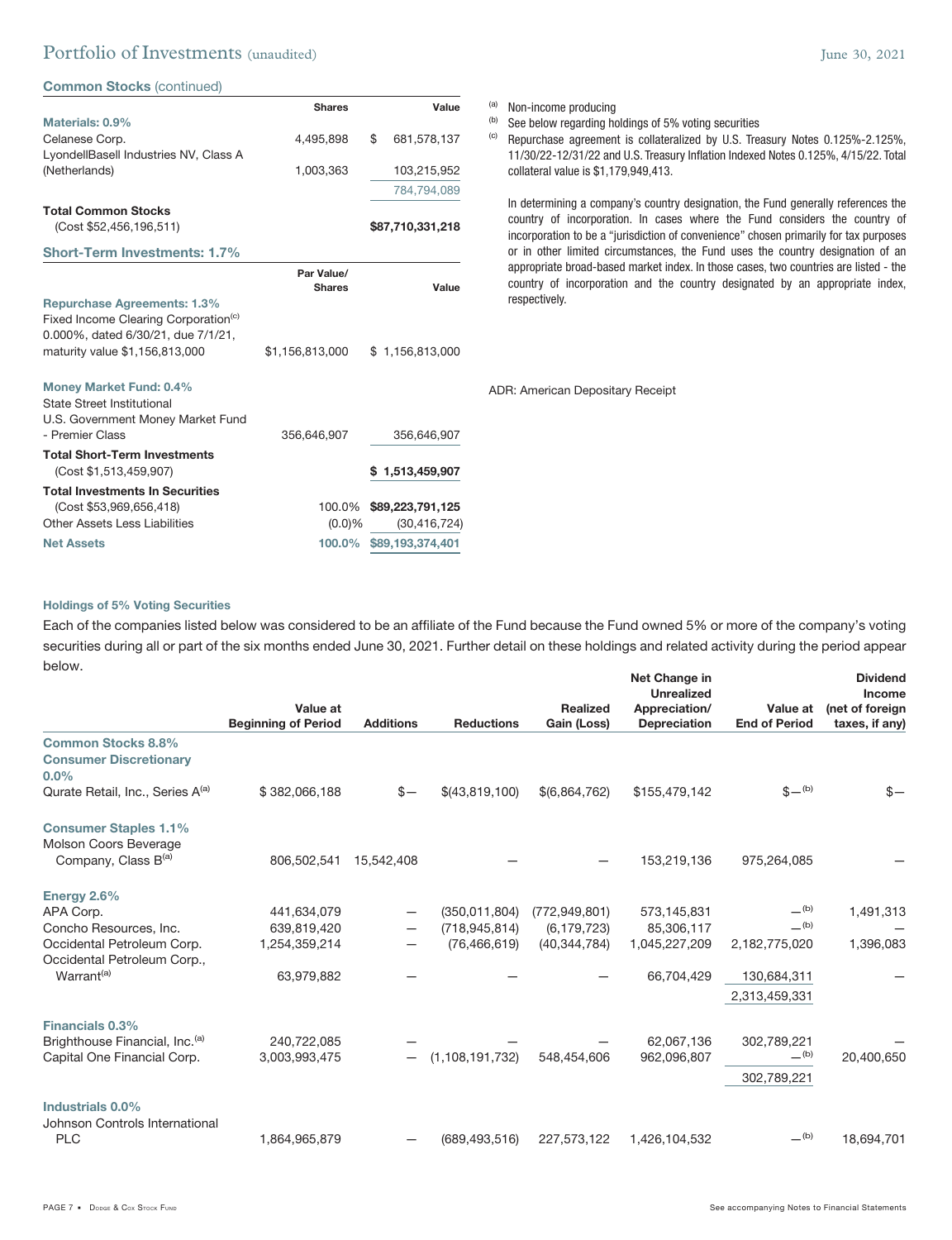## Portfolio of Investments (unaudited) June 30, 2021

|                               | Value at<br><b>Beginning of Period</b> | <b>Additions</b> | <b>Reductions</b> | <b>Realized</b><br>Gain (Loss) | Net Change in<br><b>Unrealized</b><br>Appreciation/<br><b>Depreciation</b> | Value at<br><b>End of Period</b> | <b>Dividend</b><br>Income<br>(net of foreign<br>taxes, if any) |
|-------------------------------|----------------------------------------|------------------|-------------------|--------------------------------|----------------------------------------------------------------------------|----------------------------------|----------------------------------------------------------------|
| <b>Information Technology</b> |                                        |                  |                   |                                |                                                                            |                                  |                                                                |
| 4.8%                          |                                        |                  |                   |                                |                                                                            |                                  |                                                                |
| Hewlett Packard Enterprise    |                                        |                  |                   |                                |                                                                            |                                  |                                                                |
| Co.                           | \$1,132,526,363 \$24,781,501           |                  | \$(389,993,026)   | \$161,921,779                  | \$137,805,771                                                              | \$1,067,042,388                  | \$20,487,550                                                   |
| HP Inc.                       | 2,225,403,287                          |                  | (491, 638, 505)   | 208,936,976                    | 295,293,116                                                                | 2,237,994,874                    | 31,363,928                                                     |
| Juniper Networks, Inc.        | 653,131,364                            |                  |                   |                                | 140,433,399                                                                | 793,564,763                      | 11,606,066                                                     |
| Micro Focus International PLC |                                        |                  |                   |                                |                                                                            |                                  |                                                                |
| <b>ADR</b>                    | 129,754,200                            |                  |                   |                                | 41,357,731                                                                 | 171,111,931                      | 3,085,832                                                      |
|                               |                                        |                  |                   |                                |                                                                            | 4,269,713,956                    |                                                                |
|                               |                                        |                  |                   | 320,547,413                    | 5,144,240,356                                                              | 7,861,226,593                    | 108,526,123                                                    |
| <b>Preferred Stocks 0.0%</b>  |                                        |                  |                   |                                |                                                                            |                                  |                                                                |
| <b>Consumer Discretionary</b> |                                        |                  |                   |                                |                                                                            |                                  |                                                                |
| $0.0\%$                       |                                        |                  |                   |                                |                                                                            |                                  |                                                                |
| Qurate Retail, Inc., 8.00%,   |                                        |                  |                   |                                |                                                                            |                                  |                                                                |
| 3/15/2031                     | 56,621,467                             |                  | (57, 740, 251)    | 3,828,806                      | (2,710,022)                                                                | $-$ (b)                          | 50,394                                                         |
|                               |                                        |                  |                   |                                |                                                                            |                                  | \$108,576,517                                                  |
|                               |                                        |                  |                   | \$324,376,219                  | \$5,141,530,334                                                            | \$7,861,226,593                  |                                                                |

(a) Non-income producing

(b) Company was not an affiliate at period end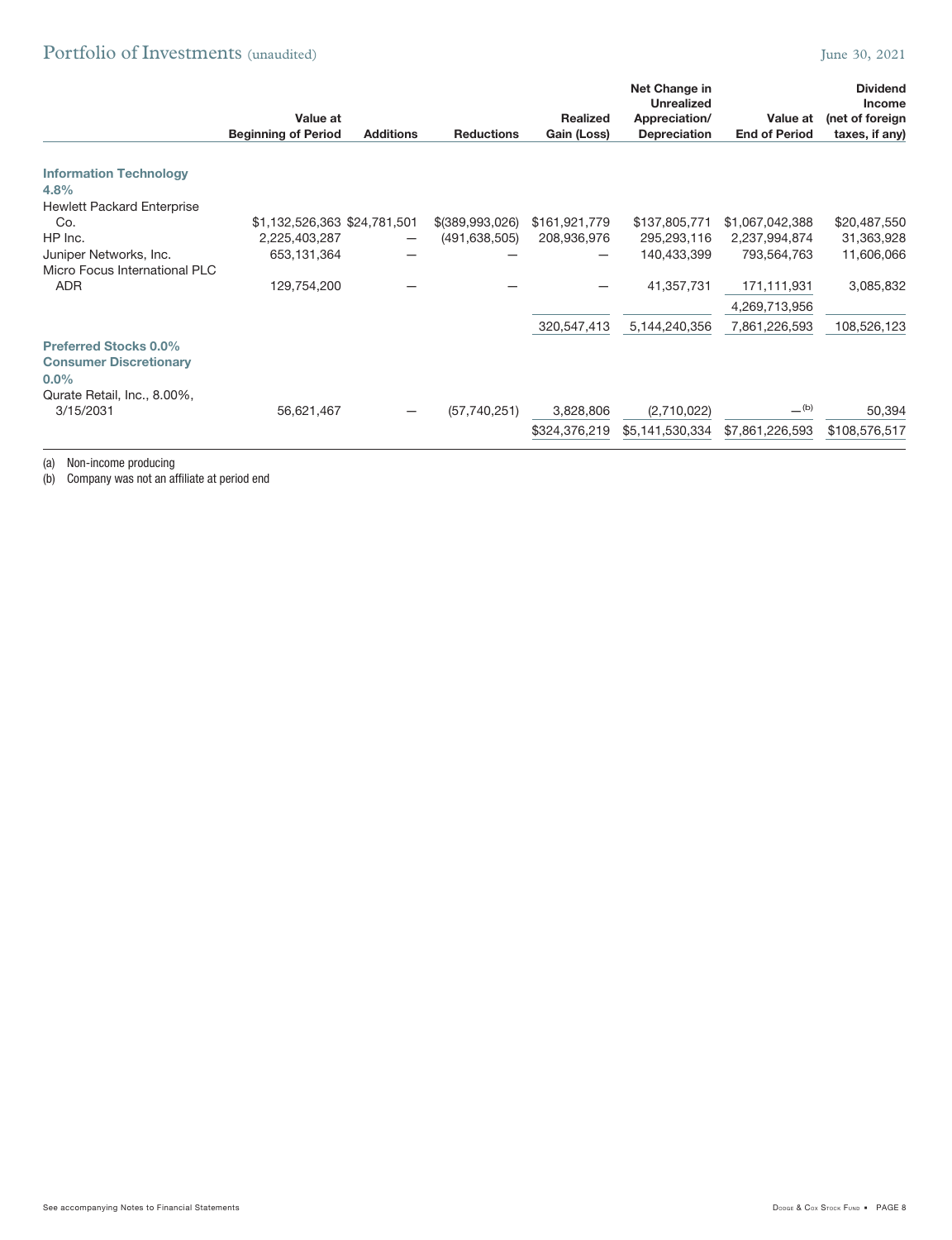## Statement of Assets and Liabilities (unaudited)

## Statement of Changes in Net Assets (unaudited)

|                                                           | June 30, 2021    |
|-----------------------------------------------------------|------------------|
| Assets:                                                   |                  |
| Investments in securities, at value                       |                  |
| Unaffiliated issuers (cost \$43,854,323,365)              | \$81.362.564.532 |
| Affiliated issuers (cost \$10,115,333,053)                | 7,861,226,593    |
|                                                           | 89,223,791,125   |
| Receivable for Fund shares sold                           | 44,389,917       |
| Dividends and interest receivable                         | 100,923,159      |
| Prepaid expenses and other assets                         | 181,142          |
|                                                           | 89.369.285.343   |
| Liabilities:                                              |                  |
| Payable for investments purchased                         | 20,485,134       |
| Payable for Fund shares redeemed                          | 114,968,454      |
| Management fees payable                                   | 36.775.236       |
| Accrued expenses                                          | 3,682,118        |
|                                                           | 175,910,942      |
| <b>Net Assets</b>                                         | \$89,193,374,401 |
| <b>Net Assets Consist of:</b>                             |                  |
| Paid in capital                                           | \$50,545,070,483 |
| Distributable earnings                                    | 38,648,303,918   |
|                                                           | \$89,193,374,401 |
| Fund shares outstanding (par value \$0.01 each, unlimited |                  |
| shares authorized)                                        | 372.315.317      |
| Net asset value per share                                 | \$<br>239.56     |

## Statement of Operations (unaudited)

|                                                                         | <b>Six Months Ended</b><br>June 30, 2021 |
|-------------------------------------------------------------------------|------------------------------------------|
| <b>Investment Income:</b>                                               |                                          |
| Dividends (net of foreign taxes of \$28,174,544)                        |                                          |
| Unaffiliated issuers                                                    | \$<br>654,462,441                        |
| Affiliated issuers                                                      | 108,576,517                              |
| Interest                                                                | 34, 367, 489                             |
|                                                                         | 797,406,447                              |
| <b>Expenses:</b>                                                        |                                          |
| Management fees                                                         | 202,361,818                              |
| Custody and fund accounting fees                                        | 413,114                                  |
| Transfer agent fees                                                     | 3,108,207                                |
| Professional services                                                   | 109,618                                  |
| Shareholder reports                                                     | 743,219                                  |
| Registration fees                                                       | 450,427                                  |
| <b>Trustees fees</b>                                                    | 202,393                                  |
| Miscellaneous                                                           | 1,956,462                                |
|                                                                         | 209,345,258                              |
| <b>Net Investment Income</b>                                            | 588,061,189                              |
| <b>Realized and Unrealized Gain (Loss):</b><br>Net realized gain (loss) |                                          |
| Investments in securities of unaffiliated issuers (Note 5)              | 3,025,802,589                            |
| Investments in securities of affiliated issuers (Note 5)                | 324,376,219                              |
| Foreign currency transactions                                           | 423.223                                  |
| Net change in unrealized appreciation/depreciation                      |                                          |
| Investments in securities of unaffiliated issuers                       | 9,191,490,749                            |
| Investments in securities of affiliated issuers                         | 5,141,530,334                            |
| Net realized and unrealized gain                                        | 17,683,623,114                           |
| <b>Net Change in Net Assets From Operations</b>                         | \$18,271,684,303                         |

|                                                              | <b>Six Months Ended</b><br>June 30, 2021 | <b>Year Ended</b><br>December 31, 2020 |
|--------------------------------------------------------------|------------------------------------------|----------------------------------------|
| <b>Operations:</b>                                           |                                          |                                        |
| Net investment income                                        | \$<br>588,061,189                        | \$1,255,466,321                        |
| Net realized gain (loss)<br>Net change in unrealized         | 3,350,602,031                            | 4,690,384,842                          |
| appreciation/depreciation                                    | 14,333,021,083                           | (2, 119, 441, 342)                     |
|                                                              | 18,271,684,303                           | 3,826,409,821                          |
| <b>Distributions to Shareholders:</b><br>Total distributions | (1, 117, 053, 069)                       | (4,767,352,105)                        |
| <b>Fund Share Transactions:</b>                              |                                          |                                        |
| Proceeds from sale of shares                                 | 9,524,230,048                            | 9,791,732,360                          |
| Reinvestment of distributions                                | 1,055,077,489                            | 4,511,574,799                          |
| Cost of shares redeemed                                      | (9,214,434,443)                          | (17, 273, 862, 390)                    |
| Net change from Fund share                                   |                                          |                                        |
| transactions                                                 | 1,364,873,094                            | (2,970,555,231)                        |
| Total change in net assets                                   | 18,519,504,328                           | (3,911,497,515)                        |
| <b>Net Assets:</b>                                           |                                          |                                        |
| Beginning of period                                          | 70,673,870,073                           | 74,585,367,588                         |
| End of period                                                | \$89,193,374,401                         | \$70,673,870,073                       |
| <b>Share Information:</b>                                    |                                          |                                        |
| Shares sold                                                  | 42,931,737                               | 59,077,979                             |
| Distributions reinvested                                     | 4,647,451                                | 26,228,445                             |
| Shares redeemed                                              | (42, 293, 322)                           | (103, 216, 559)                        |
| Net change in shares outstanding                             | 5,285,866                                | (17, 910, 135)                         |
|                                                              |                                          |                                        |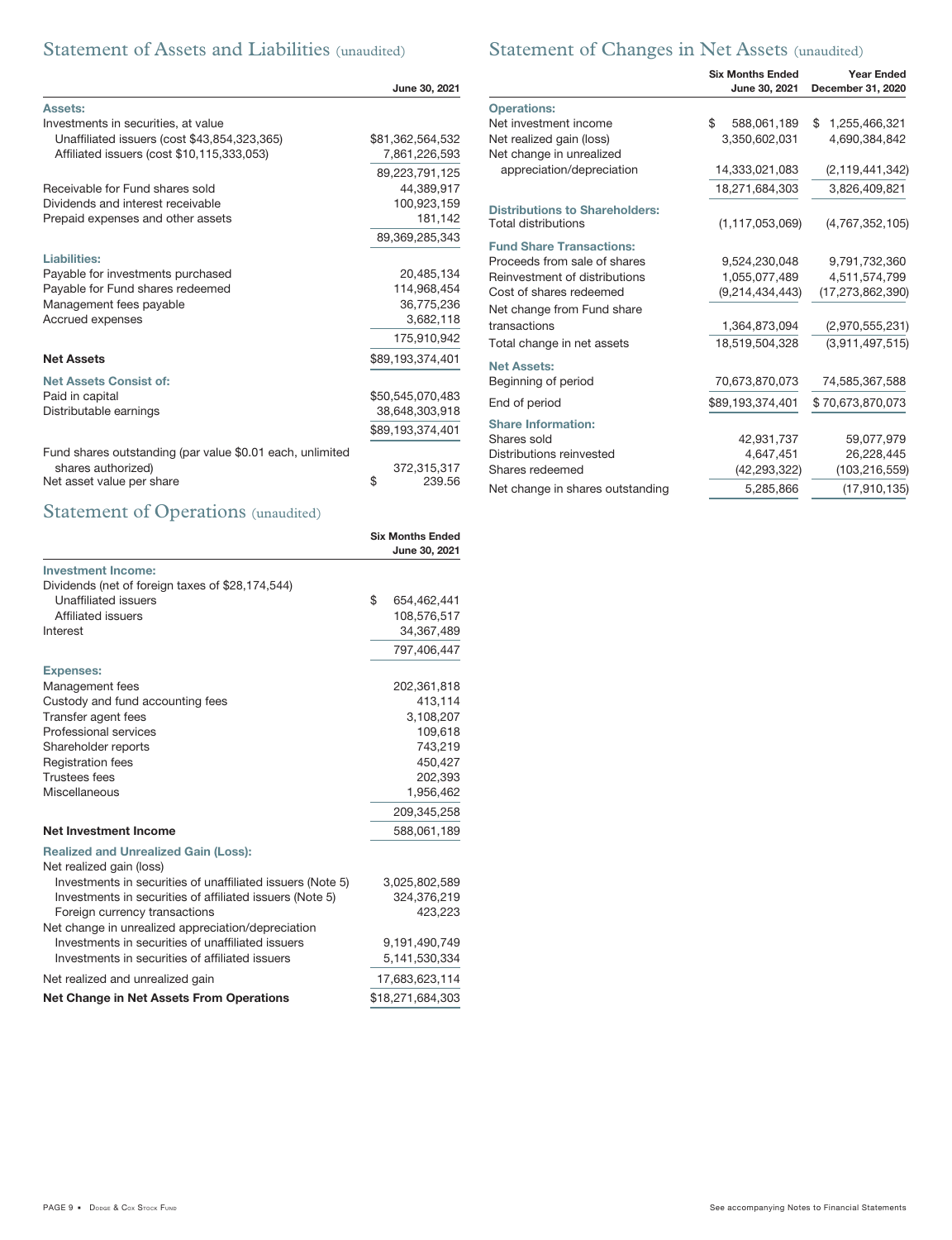## Notes to Financial Statements (unaudited)

#### **Note 1: Organization and Significant Accounting Policies**

Dodge & Cox Stock Fund (the "Fund") is one of the series constituting the Dodge & Cox Funds (the "Trust" or the "Funds"). The Trust is organized as a Delaware statutory trust and is registered under the Investment Company Act of 1940, as amended, as an open-end management investment company. The Fund commenced operations on January 4, 1965, and seeks long-term growth of principal and income. Risk considerations and investment strategies of the Fund are discussed in the Fund's Prospectus.

The Fund is an investment company and follows the accounting and reporting guidance issued in Topic 946 by the Financial Accounting Standards Board. The financial statements have been prepared in conformity with accounting principles generally accepted in the United States of America, which require the use of estimates and assumptions by management. Actual results may differ from those estimates. Significant accounting policies are as follows:

Security valuation The Fund's net assets are normally valued as of the scheduled close of trading on the New York Stock Exchange (NYSE), generally 4 p.m. Eastern Time, each day that the NYSE is open for business.

Portfolio holdings for which market quotes are readily available are valued at market value. Listed securities, for example, are generally valued using the official quoted close price or the last sale on the exchange that is determined to be the primary market for the security. Exchange-traded derivatives are generally valued at the settlement price determined by the relevant exchange. Short-term securities less than 60 days to maturity may be valued at amortized cost if amortized cost approximates current value. Mutual funds are valued at their respective net asset values. Security values are not discounted based on the size of the Fund's position and may differ from the value a Fund receives upon sale of the securities. All securities held by the Fund are denominated in U.S. dollars.

If market quotations are not readily available or if normal valuation procedures produce valuations that are deemed unreliable or inappropriate under the circumstances existing at the time, the investment will be valued at fair value as determined in good faith by or under the direction of the Fund's Board of Trustees. The Board of Trustees has appointed Dodge & Cox, the Fund's investment manager, to make fair value determinations in accordance with the Dodge & Cox Funds Valuation Policies ("Valuation Policies"), subject to Board oversight. Dodge & Cox has established a Pricing Committee that is comprised of representatives from Treasury, Legal, Compliance, and Operations. The Pricing Committee is responsible for implementing the Valuation Policies, including determining the fair value of securities and other investments when necessary. The Pricing Committee considers relevant indications of value that are reasonably available to it in determining the fair value assigned to a particular security, such as the value of similar financial instruments, trading volumes, contractual restrictions on disposition, related corporate actions, and changes in economic conditions. In doing so, the Pricing Committee employs various methods for calibrating fair valuation approaches, including a regular review of key inputs and assumptions, back-testing, and review of any related market activity.

Valuing securities through a fair value determination involves greater reliance on judgment than valuation of securities based on readily available market quotations. In some instances, lack of information and uncertainty as to the significance of information may lead to a conclusion that a prior valuation is the best indication of a security's value. When fair value pricing is employed, the prices of securities used by the Fund to calculate its net asset value may differ from quoted or published prices for the same securities.

Security transactions, investment income, expenses, and distributions Security transactions are recorded on the trade date. Realized gains and losses on securities sold are determined on the basis of identified cost.

Dividend income and corporate action transactions are recorded on the ex-dividend date, or when the Fund first learns of the dividend/ corporate action if the ex-dividend date has passed. Non-cash dividends, if any, are recorded at the fair market value of the securities received. Dividends characterized as return of capital for U.S. tax purposes are recorded as a reduction of cost of investments and/or realized gain. Interest income is recorded on the accrual basis.

Expenses are recorded on the accrual basis. Some expenses of the Trust can be directly attributed to a specific series. Expenses which cannot be directly attributed are allocated among the Funds in the Trust using methodologies determined by the nature of the expense.

Distributions to shareholders are recorded on the ex-dividend date.

Foreign taxes The Fund may be subject to foreign taxes which may be imposed by certain countries in which the Fund invests. The Fund endeavors to record foreign taxes based on applicable foreign tax law. Withholding taxes are incurred on certain foreign dividends and are accrued at the time the associated dividend is recorded. The Fund files withholding tax reclaims in certain jurisdictions to recover a portion of amounts previously withheld. The Fund records a reclaim receivable based on, among other things, a jurisdiction's legal obligation to pay reclaims as well as payment history and market convention. In consideration of recent decisions rendered by European courts, the Fund has filed for additional reclaims related to prior years. A corresponding receivable is established when both the amount is known and significant contingencies or uncertainties regarding collectability are removed. These amounts, if any, are reported in dividends and interest receivable in the Statement of Assets and Liabilities. Expenses incurred related to filing EU reclaims are recorded on the accrual basis in professional services in the Statement of Operations. Expenses that are contingent upon successful EU reclaims are recorded in professional services in the Statement of Operations once the amount is known.

Repurchase agreements Repurchase agreements are transactions under which a Fund purchases a security from a dealer counterparty and agrees to resell the security to that counterparty on a specified future date at the same price, plus a specified interest rate. The Fund's repurchase agreements are secured by U.S. government or agency securities. It is the Fund's policy that its custodian take possession of the underlying collateral securities, the fair value of which exceeds the principal amount of the repurchase transaction, including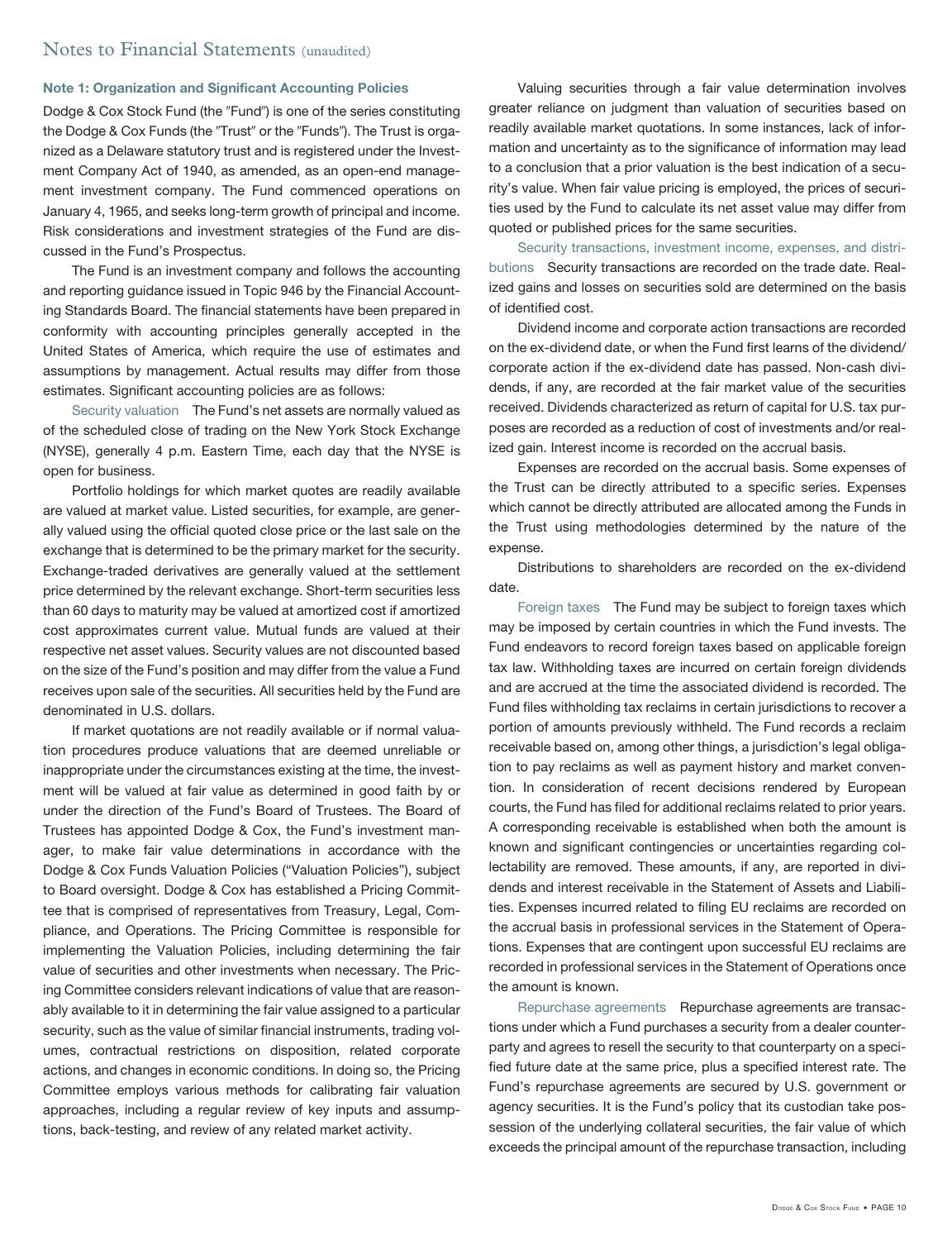## Notes to Financial Statements (unaudited)

accrued interest, at all times. In the event of default by the counterparty, the Fund has the contractual right to liquidate the collateral securities and to apply the proceeds in satisfaction of the obligation.

Indemnification Under the Trust's organizational documents, its officers and trustees are indemnified against certain liabilities arising out of the performance of their duties to the Trust. In addition, in the normal course of business the Trust enters into contracts that provide general indemnities to other parties. The Trust's maximum exposure under these arrangements is unknown, as this would involve future claims that may be made against the Trust that have not yet occurred.

#### **Note 2: Valuation Measurements**

Various inputs are used in determining the value of the Fund's investments. These inputs are summarized in the three broad levels listed below.

- **Example 1: Quoted prices in active markets for identical securities**
- **Level 2: Other significant observable inputs (including quoted prices** for similar securities, market indices, interest rates, credit risk, forward exchange rates, etc.)
- **Level 3: Significant unobservable inputs (including Fund manage**ment's assumptions in determining the fair value of investments)

The inputs or methodology used for valuing securities are not necessarily an indication of the risk associated with investing in those securities.

The following is a summary of the inputs used to value the Fund's holdings at June 30, 2021:

|                               |                                   | LEVEL <sub>2</sub>                       |
|-------------------------------|-----------------------------------|------------------------------------------|
| Classification                | <b>LEVEL 1</b><br>(Quoted Prices) | (Other Significant<br>Observable Inputs) |
| <b>Securities</b>             |                                   |                                          |
| Common Stocks                 |                                   |                                          |
| <b>Communication Services</b> | \$12,710,619,225                  | \$                                       |
| Consumer Discretionary        | 2,801,104,519                     |                                          |
| <b>Consumer Staples</b>       | 975,264,085                       |                                          |
| Energy                        | 7,518,348,454                     |                                          |
| <b>Financials</b>             | 22,916,662,940                    |                                          |
| <b>Health Care</b>            | 16,246,226,919                    |                                          |
| Industrials                   | 7,676,801,706                     |                                          |
| Information Technology        | 16,080,509,281                    |                                          |
| Materials                     | 784,794,089                       |                                          |
| Short-Term Investments        |                                   |                                          |
| Repurchase Agreements         |                                   | 1,156,813,000                            |
| Money Market Fund             | 356,646,907                       |                                          |
| <b>Total Securities</b>       | \$88,066,978,125                  | \$1,156,813,000                          |

#### **Note 3: Related Party Transactions**

Management fees Under a written agreement approved by a unanimous vote of the Board of Trustees, the Fund pays a management fee monthly at an annual rate of 0.50% of the Fund's average daily net assets to Dodge & Cox, investment manager of the Fund. The agreement further provides that Dodge & Cox shall waive its fee to the extent that such fee plus all other ordinary operating expenses of the Fund exceed 0.75% of the average daily net assets for the year.

Fund officers and trustees All officers and two of the trustees of the Trust are officers or employees of Dodge & Cox. The Trust pays a fee only to those trustees who are not affiliated with Dodge & Cox.

#### **Note 4: Income Tax Information and Distributions to Shareholders**

A provision for federal income taxes is not required since the Fund intends to continue to qualify as a regulated investment company under Subchapter M of the Internal Revenue Code and distribute all of its taxable income to shareholders. Distributions are determined in accordance with income tax regulations, and such amounts may differ from net investment income and realized gains for financial reporting purposes. The Fund may also designate a portion of the amount paid to redeeming shareholders as a distribution for tax purposes. Financial reporting records are adjusted for permanent book to tax differences at year end to reflect tax character. Book to tax differences are primarily due to differing treatments of redemptions in-kind, wash sales, foreign currency realized gain (loss), certain corporate action transactions, and distributions.

Distributions during the periods noted below were characterized as follows for federal income tax purposes:

|                        |                     | <b>Six Months Ended</b><br>June 30, 2021 |                     | <b>Year Ended</b><br>December 31, 2020 |
|------------------------|---------------------|------------------------------------------|---------------------|----------------------------------------|
| Ordinary income        |                     | 665.339.137                              |                     | 1.256.046.162                          |
|                        | $$1.814$ per share) |                                          | (\$3.409 per share) |                                        |
| Long-term capital gain | S                   | 451.713.932                              | \$.                 | 3,511,305,943                          |
|                        |                     | $$1.242$ per share)                      |                     | (\$9.805 per share)                    |

The components of distributable earnings on a tax basis are reported as of the Fund's most recent year end. At December 31, 2020, the tax basis components of distributable earnings were as follows:

| Undistributed ordinary income        | 94.780.361       |
|--------------------------------------|------------------|
| Undistributed long-term capital gain | 451.621.917      |
| Net unrealized appreciation          | 20,947,270,406   |
| Total distributable earnings         | \$21,493,672,684 |

At June 30, 2021, unrealized appreciation and depreciation for investments and derivatives based on cost for federal income tax purposes were as follows:

| Tax cost                    | \$53,914,422,463 |  |  |  |
|-----------------------------|------------------|--|--|--|
| Unrealized appreciation     | 37.137.854.840   |  |  |  |
| Unrealized depreciation     | (1,828,486,178)  |  |  |  |
| Net unrealized appreciation | 35.309.368.662   |  |  |  |

Fund management has reviewed the tax positions for open periods (three years and four years, respectively, from filing the Fund's Federal and State tax returns) as applicable to the Fund, and has determined that no provision for income tax is required in the Fund's financial statements.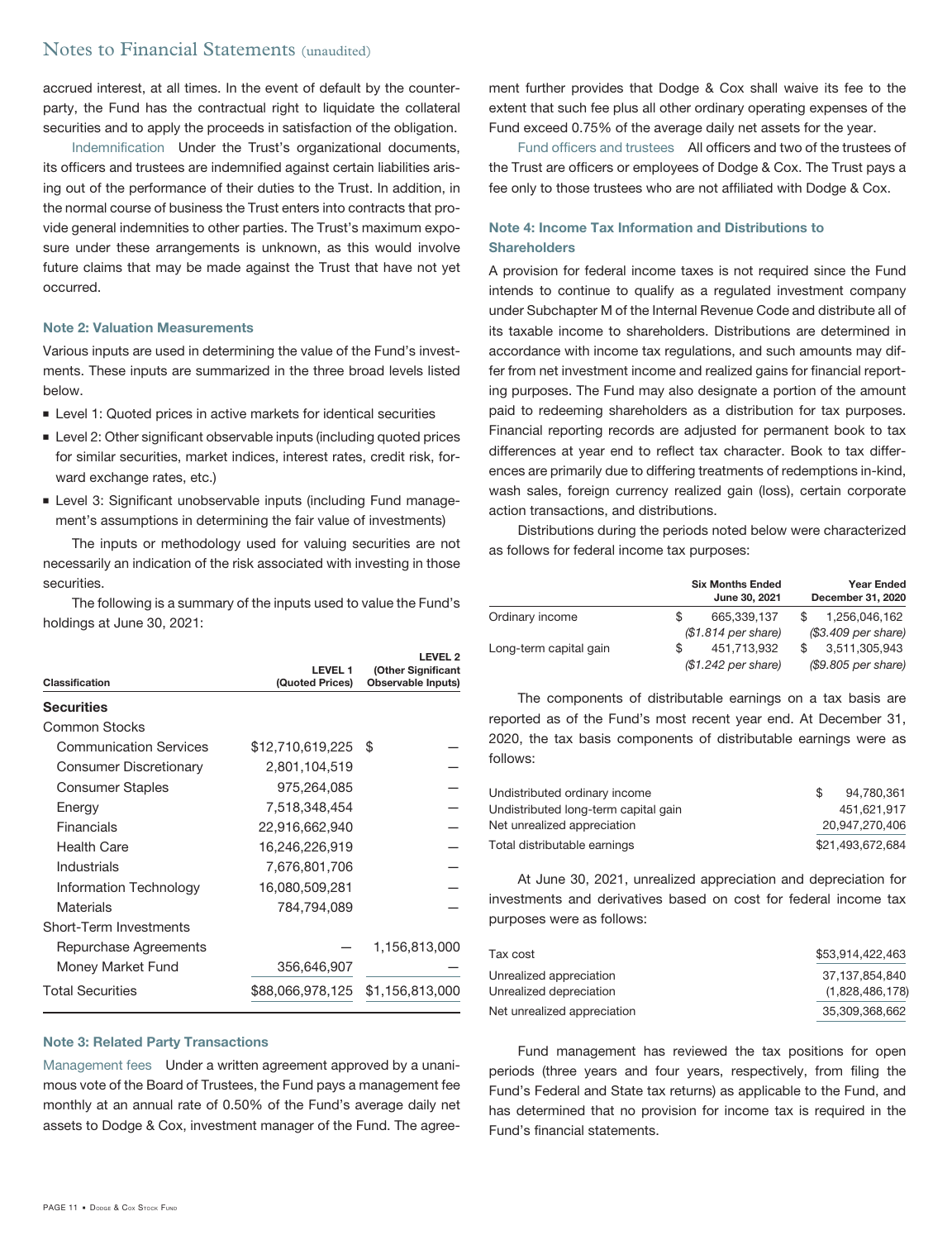## Notes to Financial Statements (unaudited)

#### **Note 5: Redemptions In-Kind**

During the six months ended June 30, 2021, the Fund distributed securities and cash as payment for redemptions of Fund shares. For financial reporting purposes, the Fund realized a net gain of \$1,700,855,848 attributable to the redemptions in-kind: \$1,560,345,559 from unaffiliated issuers and \$140,510,289 from affiliated issuers. For tax purposes, no capital gain on the redemptions in-kind was recognized.

#### **Note 6: Loan Facilities**

Pursuant to an exemptive order issued by the Securities and Exchange Commission (SEC), the Fund may participate in an interfund lending facility (Facility). The Facility allows the Fund to borrow money from or loan money to the Funds. Loans under the Facility are made for temporary or emergency purposes, such as to fund shareholder redemption requests. Interest on borrowings is the average of the current repurchase agreement rate and the bank loan rate. There was no activity in the Facility during the period.

All Funds in the Trust participate in a \$500 million committed credit facility (Line of Credit) with State Street Bank and Trust Company, to be utilized for temporary or emergency purposes to fund shareholder redemptions or for other short-term liquidity purposes. The maximum amount available to the Fund is \$250 million. Each Fund pays an annual commitment fee on its pro-rata portion of the Line of Credit. For the six months ended June 30, 2021, the Fund's commitment fee amounted to \$244,851 and is reflected as a Miscellaneous Expense in the Statement of Operations. Interest on borrowings is charged at the prevailing rate. There were no borrowings on the Line of Credit during the period.

#### **Note 7: Purchases and Sales of Investments**

For the six months ended June 30, 2021, purchases and sales of securities, other than short-term securities, aggregated \$9,174,374,711 and \$7,128,387,057, respectively.

#### **Note 8: Subsequent Events**

Fund management has determined that no material events or transactions occurred subsequent to June 30, 2021, and through the date of the Fund's financial statements issuance, which require additional disclosure in the Fund's financial statements.

## Financial Highlights (unaudited)

| <b>Selected Data and Ratios</b><br>(for a share outstanding throughout each period) | <b>Six Months</b><br>Ended June 30. | Year Ended December 31. |          |            |          |          |
|-------------------------------------------------------------------------------------|-------------------------------------|-------------------------|----------|------------|----------|----------|
|                                                                                     | 2021                                | 2020                    | 2019     | 2018       | 2017     | 2016     |
| Net asset value, beginning of period                                                | \$192.56                            | \$193.76                | \$172.81 | \$203.61   | \$184.30 | \$162.77 |
| Income from investment operations:                                                  |                                     |                         |          |            |          |          |
| Net investment income                                                               | 1.60                                | $3.41^{(a)}$            | 3.65     | 2.90       | 3.09     | 3.05     |
| Net realized and unrealized gain (loss)                                             | 48.46                               | 8.60                    | 37.98    | (16.96)    | 30.03    | 30.56    |
| Total from investment operations                                                    | 50.06                               | 12.01                   | 41.63    | (14.06)    | 33.12    | 33.61    |
| Distributions to shareholders from:                                                 |                                     |                         |          |            |          |          |
| Net investment income                                                               | (1.75)                              | (3.36)                  | (3.65)   | (2.90)     | (3.11)   | (3.03)   |
| Net realized gain                                                                   | (1.31)                              | (9.85)                  | (17.03)  | (13.84)    | (10.70)  | (9.05)   |
| Total distributions                                                                 | (3.06)                              | (13.21)                 | (20.68)  | (16.74)    | (13.81)  | (12.08)  |
| Net asset value, end of period                                                      | \$239.56                            | \$192.56                | \$193.76 | \$172.81   | \$203.61 | \$184.30 |
| <b>Total return</b>                                                                 | 26.06%                              | 7.16%                   | 24.80%   | $(7.08)\%$ | 18.32%   | 21.27%   |
| Ratios/supplemental data:                                                           |                                     |                         |          |            |          |          |
| Net assets, end of period (millions)                                                | \$89,193                            | \$70,674                | \$74,585 | \$63,005   | \$70,901 | \$61,600 |
| Ratio of expenses to average net assets                                             | $0.52\%$ <sup>(b)</sup>             | 0.52%                   | 0.52%    | 0.52%      | 0.52%    | 0.52%    |
| Ratio of net investment income to average net assets                                | $1.45\%$ <sup>(b)</sup>             | $1.98\%$ <sup>(a)</sup> | 1.93%    | 1.41%      | 1.58%    | 1.83%    |
| Portfolio turnover rate                                                             | 9%                                  | 21%                     | 17%      | 20%        | 13%      | 16%      |

(a) Net investment income per share includes significant amounts received for EU reclaims related to prior years, which amounted to approximately \$0.20 per share. Excluding such amounts, the ratio of net investment income to average net assets would have been 1.87%.

(b) Annualized

See accompanying Notes to Financial Statements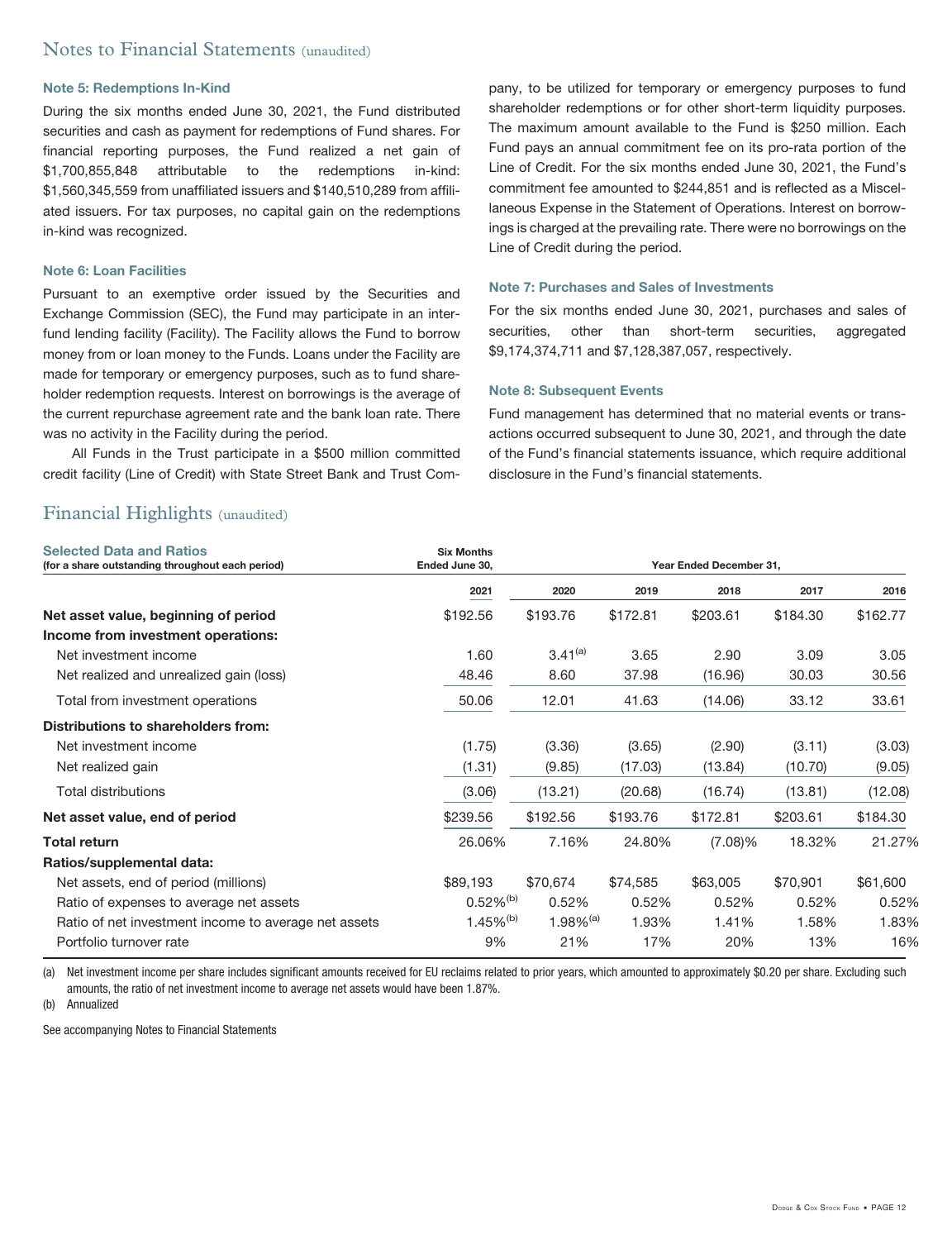## Fund Holdings

The Fund provides a complete list of its holdings on a quarterly basis by filing the lists with the SEC on Form N-CSR (as of the end of the second and fourth quarters) and on Part F of Form N-PORT (as of the end of the first and third quarters). Shareholders may view the Fund's Forms N-CSR and Part F of N-PORT on the SEC's website at sec.gov. A list of the Fund's quarter-end holdings is also available at dodgeandcox.com on or about the 15th day following each quarter end and remains available on the website until the list is updated for the subsequent quarter.

## Proxy Voting

For a free copy of the Fund's proxy voting policies and procedures, please call 800-621-3979, visit the Fund's website at dodgeandcox.com, or visit the SEC's website at sec.gov. Information regarding how the Fund voted proxies relating to portfolio securities during the most recent 12-month period ended June 30 is also available at dodgeandcox.com or shareholders may view the Fund's Form N-PX at sec.gov.

## Household Mailings

The Fund routinely mails shareholder reports and summary prospectuses to shareholders and, on occasion, proxy statements. In order to reduce the volume of mail, when possible, only one copy of these documents will be sent to shareholders who are part of the same family and share the same residential address.

If you have a direct account with the Funds and you do not want the mailing of shareholder reports and summary prospectuses combined with other members in your household, contact the Funds at 800-621-3979. Your request will be implemented within 30 days.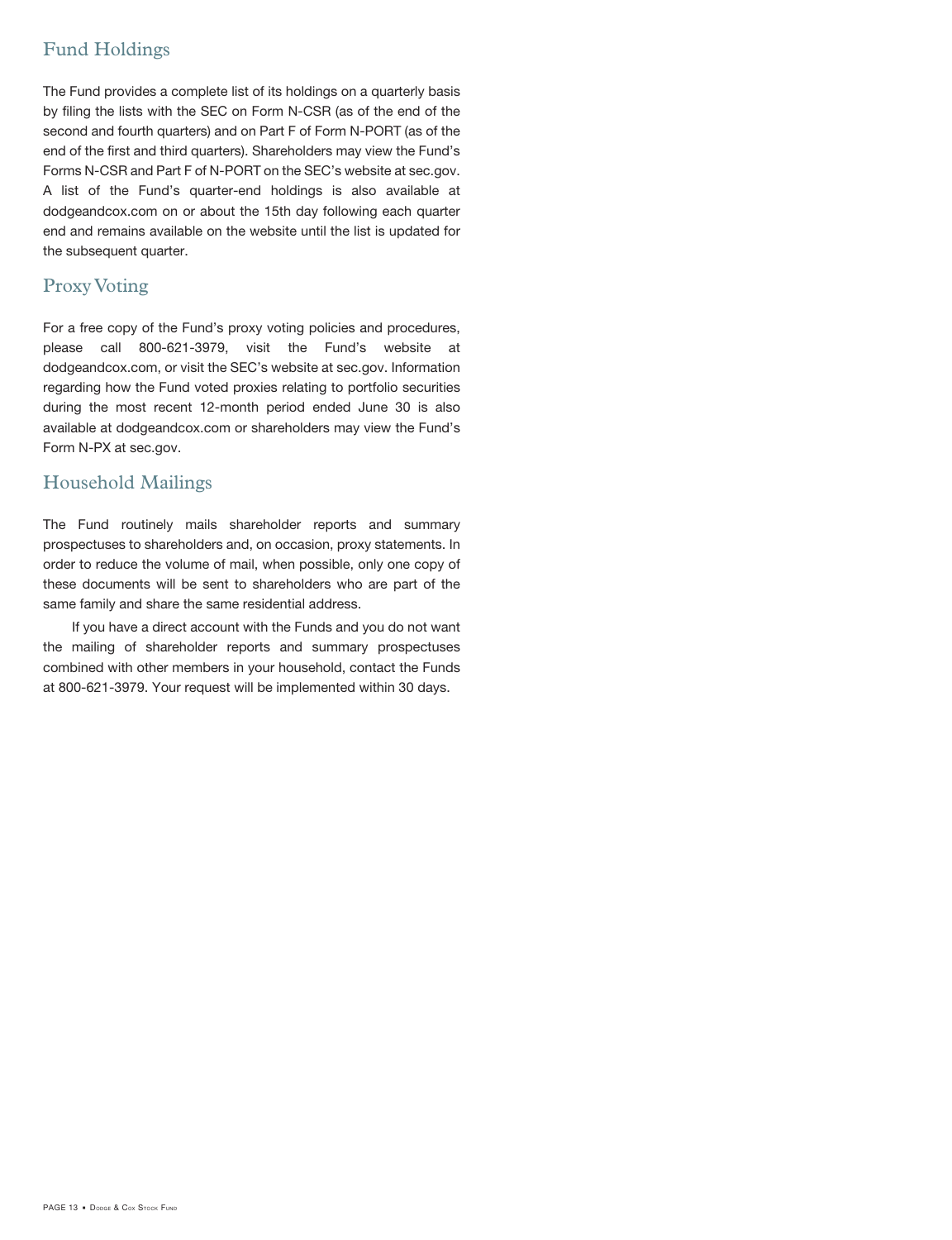This Page Intentionally Left Blank